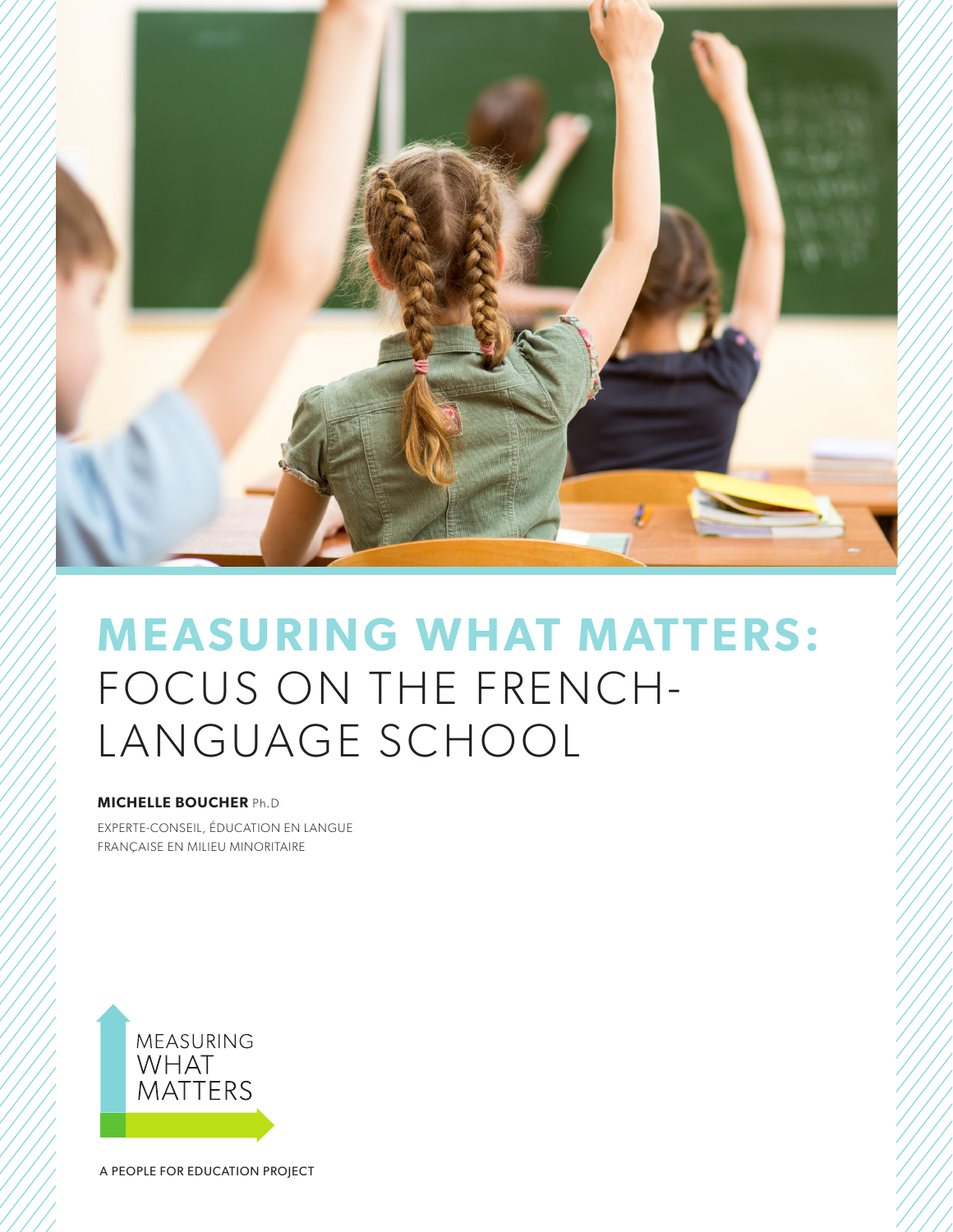© Measuring What Matters, People for Education, 2015

People for Education is a registered charity working to support public education in Ontario's English, French and Catholic schools. Charitable No. 85719 0532 RR0001

641 Bloor Street West, Toronto, ON M6G 1L1 Phone: 416-534-0100 or 1-888-534-3944 Email: info@peopleforeducation.ca

#### MEASURING WHAT MATTERS

People for Education – working with experts from across Canada – is leading a multi-year project to broaden the Canadian definition of school success by expanding the indicators we use to measure schools' progress in a number of vital areas.

#### NOTICE OF COPYRIGHT AND INTELLECTUAL PROPERTY

The Measuring What Matters reports and papers were developed in partnership with lead authors of each domain paper. Permission to photocopy or otherwise reproduce copyrighted material published in this paper should be submitted to Michelle Boucher at michelleboucher@bell.net or People for Education at info@peopleforeducation.ca.

## DOCUMENT CITATION

This report should be cited in the following manner:

Boucher, M. (2015). *Focus on the French-language school*. In Measuring What Matters, People for Education. Toronto: March, 2015.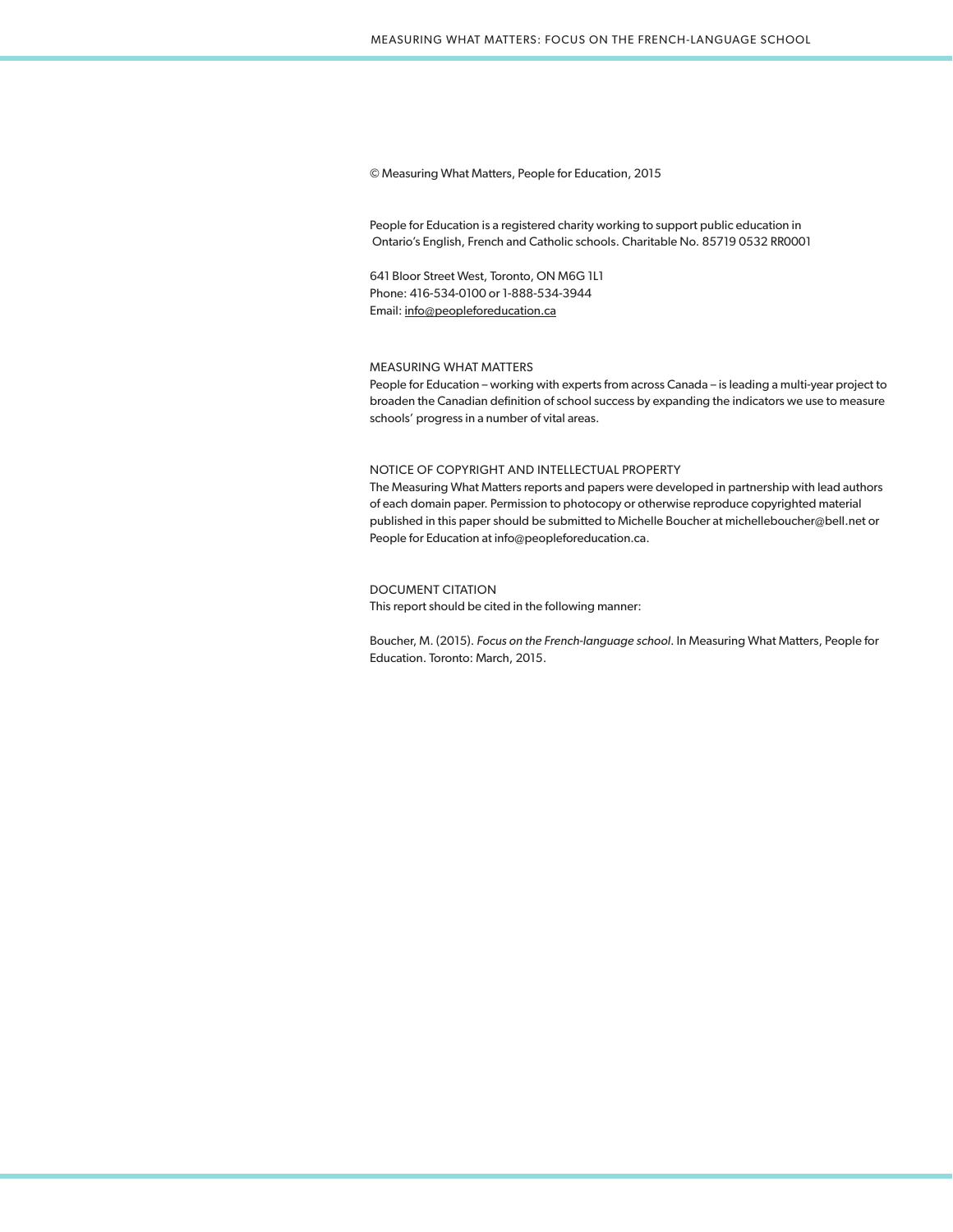# **TABLE OF CONTENTS**

| <b>INTRODUCTION</b>                                                                                                                                                                            | ı              |
|------------------------------------------------------------------------------------------------------------------------------------------------------------------------------------------------|----------------|
| SECTION ONE: ASPECTS OF THE FRANCOPHONE ISSUE THAT HAVE AN<br><b>IMPACT ON SCHOOLS AND STUDENTS</b>                                                                                            | $\overline{2}$ |
| SECTION TWO: ACTUALIZATION OF THE MANDATE OF THE FRENCH-<br>LANGUAGE SCHOOL FROM THE PERSPECTIVE OF COMMUNITY VITALITY<br>The Fédération nationale des conseils scolaires francophones (FNCSF) | $\overline{7}$ |
| and the Civic Community School (CCS) Movement                                                                                                                                                  | 7              |
| The CTF and La pédagogie à l'école de langue française (PELF)                                                                                                                                  |                |
| [Pedagogy at the French-language School]                                                                                                                                                       | 11             |
| <b>Two Essential Conditions</b>                                                                                                                                                                | 11             |
| Sharing Influence                                                                                                                                                                              | 11             |
| <b>Interpersonal Relationships</b>                                                                                                                                                             | 12             |
| The Four Concepts (from the PELF website)                                                                                                                                                      | 12             |
| Raising Awareness and Taking Action                                                                                                                                                            | 12             |
| Mobilising                                                                                                                                                                                     | 12             |
| <b>Creating Meaning</b>                                                                                                                                                                        | 12             |
| Making learning real and relevant to the present moment<br>ACELF and the identity-building model                                                                                               | 13<br>13       |
| Conclusion of the First Two Sections of the Document                                                                                                                                           | 14             |
|                                                                                                                                                                                                |                |
| SECTION THREE: REFLECTIONS ON THE FIVE PAPERS PREPARED                                                                                                                                         |                |
| <b>FOR PEOPLE FOR EDUCATION</b>                                                                                                                                                                | 16             |
| Creativity and Innovation, a Critical Thought Process (Upitis)                                                                                                                                 | 17             |
| Physical and Mental Health (Ferguson and Power)                                                                                                                                                | 18             |
|                                                                                                                                                                                                |                |
| <b>CONCLUSION</b>                                                                                                                                                                              | 19             |
|                                                                                                                                                                                                |                |
| <b>REFERENCES</b>                                                                                                                                                                              | 20             |
| <b>APPENDIX A</b>                                                                                                                                                                              | 22             |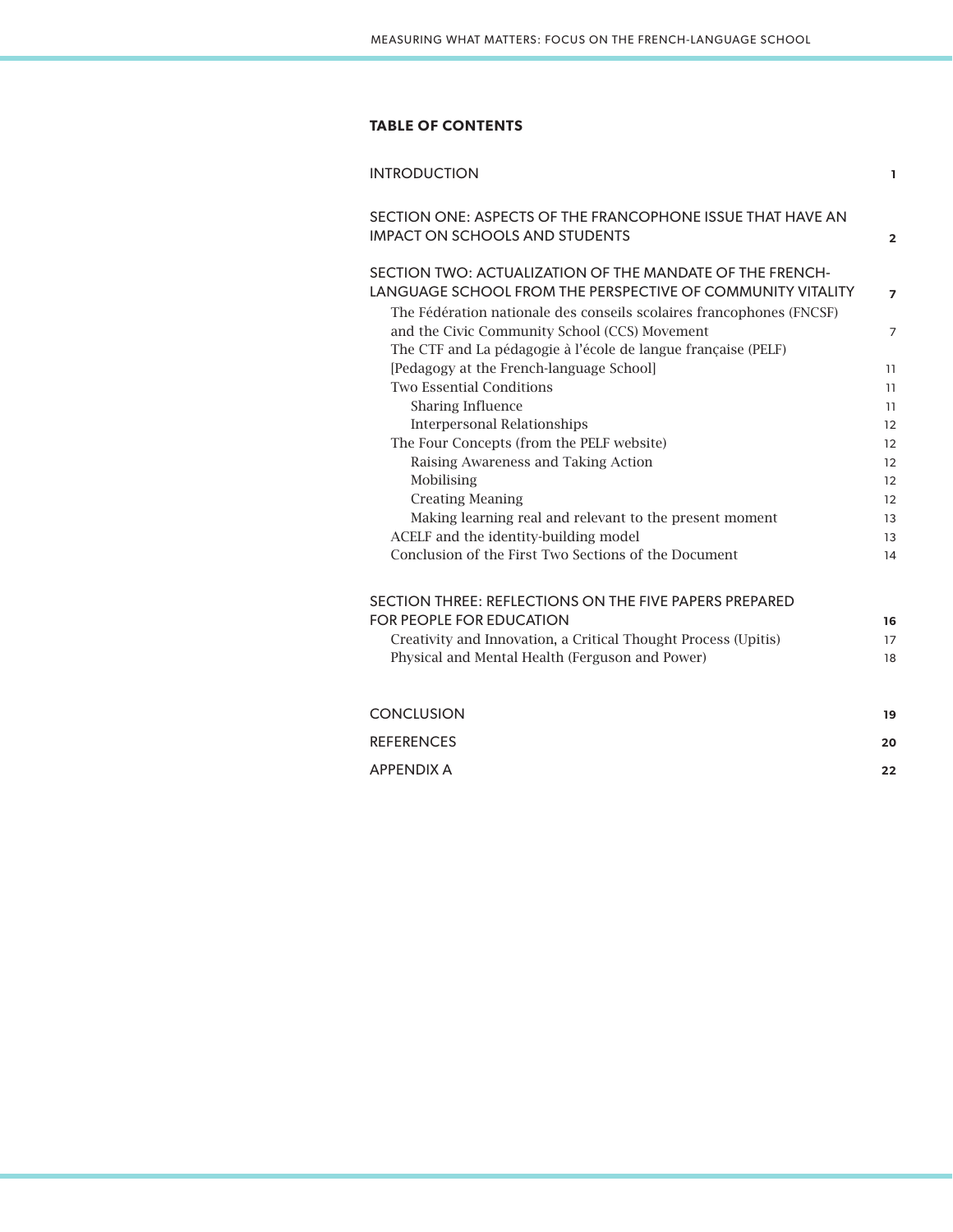#### **INTRODUCTION**

In 2013, People for Education proposed the implementation of an initiative entitled *Measuring What Matters* (MWM). This initiative was designed to broaden the definition of school success which, for the previous 20 years, had been measured in Ontario and in Canada in terms of literacy and numeracy. People for Education considers that, by limiting itself to these two domains, the education system could achieve only a limited understanding of its own performance as a system. People for Education also believed that physical and mental health, social and emotional learning, creativity and innovation, and citizenship and democracy also needed to be measured in order to give the public (as well as parents, school staff, and political decision-makers) a more specific, refined, and adequate overview of success within the walls of its schools.

People for Education assembled a team of  $exports<sup>1</sup>$  to demonstrate the wisdom of tracking these additional domains, and the atmosphere within the school, a necessary and essential condition for the success of all children and young people. These experts wrote five papers on the theoretical and practical implications of these domains, both on a conceptual level and in terms of strategies and ways of evaluating them. Rather than adding to the workload of teaching staff, the intention was to expand the vision of assessment and to offer interesting perspectives on preparing students for life in society—one of the fundamental roles of the school.

French-language schools in a minority context were considered in full in People for Education's initiative, and it was decided to add a sixth paper on the characteristics of these schools and the children and youth who attend them. It is useful to note here that the five original papers are completely relevant to the vision of success for all children, whether they are members of a minority community or members of the majority community. However, over and above the task of teaching academic subjects and disciplines, French-language schools have the additional and ongoing task of French-language acquisition, identity-building, parental and community engagement. Over and above the prescribed curriculum, schools in minority French-language communities take on responsibility for the linguistic and cultural vitality of an increasingly diverse Francophone community.

Before demonstrating how the five papers will make it possible to integrate a Francophone vision of assessment that has been expanded and adapted to the realities of these schools, we will describe the characteristics of Francophone communities in Ontario and in Canada. These characteristics will help us grasp the perspectives developed in the papers, their complementarity and interrelatedness with respect to the realities of Francophones and their needs. It is important to bear in mind that the authors who were consulted provide a far more comprehensive portrait of the Francophone linguistic minority than is offered in this summary.

This text is divided into three sections. In the first section, we have drawn on the work of a number of researchers to describe the issue of the Francophone community and to provide a context for a number of key elements that will have a direct impact on how success is imagined, talked about, and achieved in French-language schools.

In the second section, we look at strategies and pedagogical approaches promoted in French-language education and how educators view their practice. Whether or not it is based on research, this practice is grounded in the mandate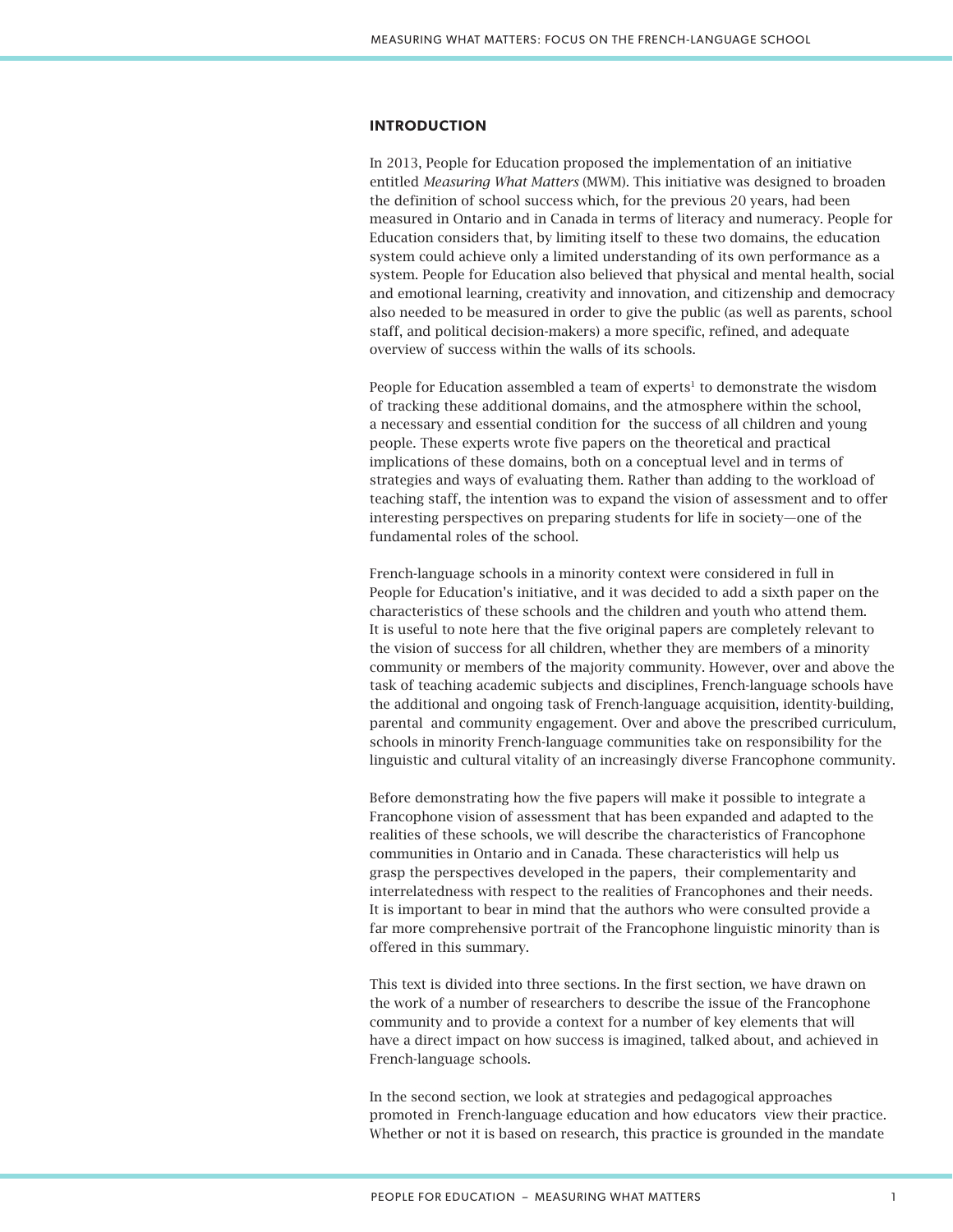that French-language education institutions have adopted in order to meet the requirements of s. 23 of the *Canadian Charter of Rights and Freedoms.*  Therefore, this practice is not only pedagogical; it is also social. It seeks to be the contribution that the world of education makes to the strength, vitality, and sustainability of Canada's Francophone community—what is referred to in French as *la pérennité*. For this reason, the mandate of French-language schools is the starting point for the discussion in the second section.

In the third section, we look at the reality of French-language schools in minority French-language communities in the specific context of the papers that were produced for People for Education and determine the extent to which this initiative to assess a broader range of domains fits within the Francophone context.

# **SECTION ONE: ASPECTS OF THE FRANCOPHONE ISSUE THAT HAVE AN IMPACT ON SCHOOLS AND STUDENTS**

Like their majority-language counterparts, French-language schools have a duty to provide the prescribed instruction in order to meet all of the requirements of the Ministry of Education with respect to student success. In French-language schools in minority French-language communities, there are two additional outcomes: transmission of the French language and culture and community vitality.

When considered as a whole and linked to the initial mandate of offering instruction in the language of the minority, these three features of Frenchlanguage schools—language, culture, and community—reveal the magnitude of the relationship that can develop between the school and its communities. Bascia (2014) writes that "*understanding the context of particular schools enables educators, parents, students, and policy-makers to comprehend the possibility for change and school improvement*" (p. 13). For French-language schools in a minority community, this context is a function of the quality of the pedagogical and social environment within the school and the engagement of parents and the broader communities within which the school operates. As a consequence, the position of policy-makers on these requirements has a direct impact of the feasibility of implementing the mandate of these schools.

According to Grin and Moring (2002), decision-makers aiming to improve the linguistic environment of speakers in minority-language communities should consider the following when introducing a language policy. Linguistic vitality means that members of the minority group feel comfortable and capable of using the minority language; are able to do so in a variety of contexts; and are able to do so in regards to their language rights. They have access to cultural life and community life in which their language is valued as a means of expressing a rich and varied culture. Increased frequency of use of the language in turn leads to an increase in the number of places and areas in which the language is spoken and the number of people who speak it in their public life. These authors deduce that an increase in linguistic vitality is largely a function of the language behaviour of a language's speakers.

Three interdependent factors determine whether people speak French, express themselves in French, and live their lives in French, publicly and privately. These are their *capacity* to use the language, the *opportunities* they have to speak the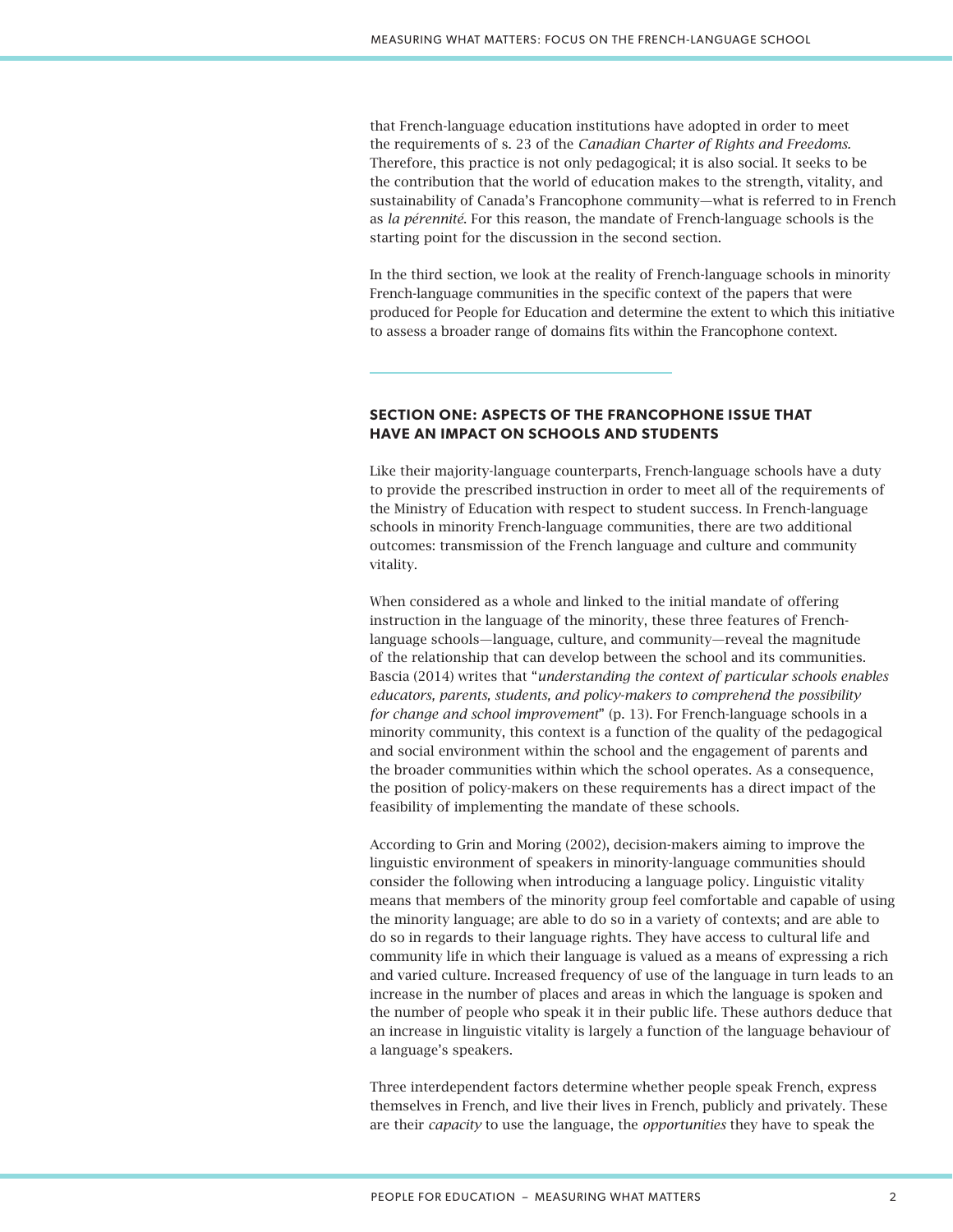Three interdependent factors determine whether people speak French, express themselves in French, and live their lives in French, publicly and privately. These are their capacity to use the language, the opportunities they have to speak the language, and the personal and social desirability of speaking the language (Grin and Moring, 2002).

language, and the personal and social *desirability* of speaking the language (Grin and Moring, 2002).

*Capacity* refers specifically to language competencies that are generally acquired by means of education (both formal and informal). Where the French-language school is concerned, the key to *capacity* is a full articulation of the conditions that must be met for an appropriate pedagogy in a minority setting. These are discussed in the section on practice.

*Opportunity* refers to the existence of a variety of contexts in which the language may be used. These opportunities are provided by multiple sources, including public services. However, the private sector and the cultural industry should also be invited to create opportunities so that the language can be used at different times and in different ways.

*Desirability* means that a speaker feels socially and psychologically comfortable and free to express himself or herself in French in any setting.

These three factors—ability, opportunity, and desirability—are essential to the vitality of a minority language and can be used to describe the mandate of the French-language school more concretely. The school must concern itself with the progress that each student must make academically in order to acquire the language competencies needed to achieve school success, as prescribed by the Ministry of Education. In this way, the school must create an environment conducive to *capacity.* Through the relationships that it builds with parents and community organisations, the school must also contribute directly to the creation of *opportunities* for students to speak the language in their immediate environment. In other words, the French language must be seen and heard not just in the school but in the broader community.

Lastly—and this factor is no doubt more complex and difficult to describe and implement—the school must concern itself with creating, maintaining, and inculcating the *desirability of speaking French*. Students must have the self-confidence, self-esteem, and self-worth to speak French; they must see the relevance of speaking French and enjoy speaking French. In his paper on social and emotional learning, Shanker (2014) states that social and emotional competencies are as important as more formal academic skills and can be learned just like any other competency (p. 5). The challenge is to see how these core competencies are woven into learning at school.

One of the ways in which policy-makers in the Ontario Ministry of Education have been successful in giving the French-language school a specific mandate that reflects its role in its minority-language community is the development of a policy entitled *La Politique d'aménagement linguistique pour les* écoles *de langue françaises de l'Ontario (2004)* (PAL). This aménagement linguistique<sup>2</sup> policy presents a number of system-wide areas for intervention with specific goals. Some of these intervention areas address the linguistic and cultural needs of students (e.g., interventions with respect to instruction and identity-building<sup>3</sup>), expressed as competencies. Other intervention areas target parental engagement and community engagement and reciprocal support between the school and its various communities of parents, business people, cultural stakeholders, and so forth. These are expressed as opportunities.<sup>4</sup>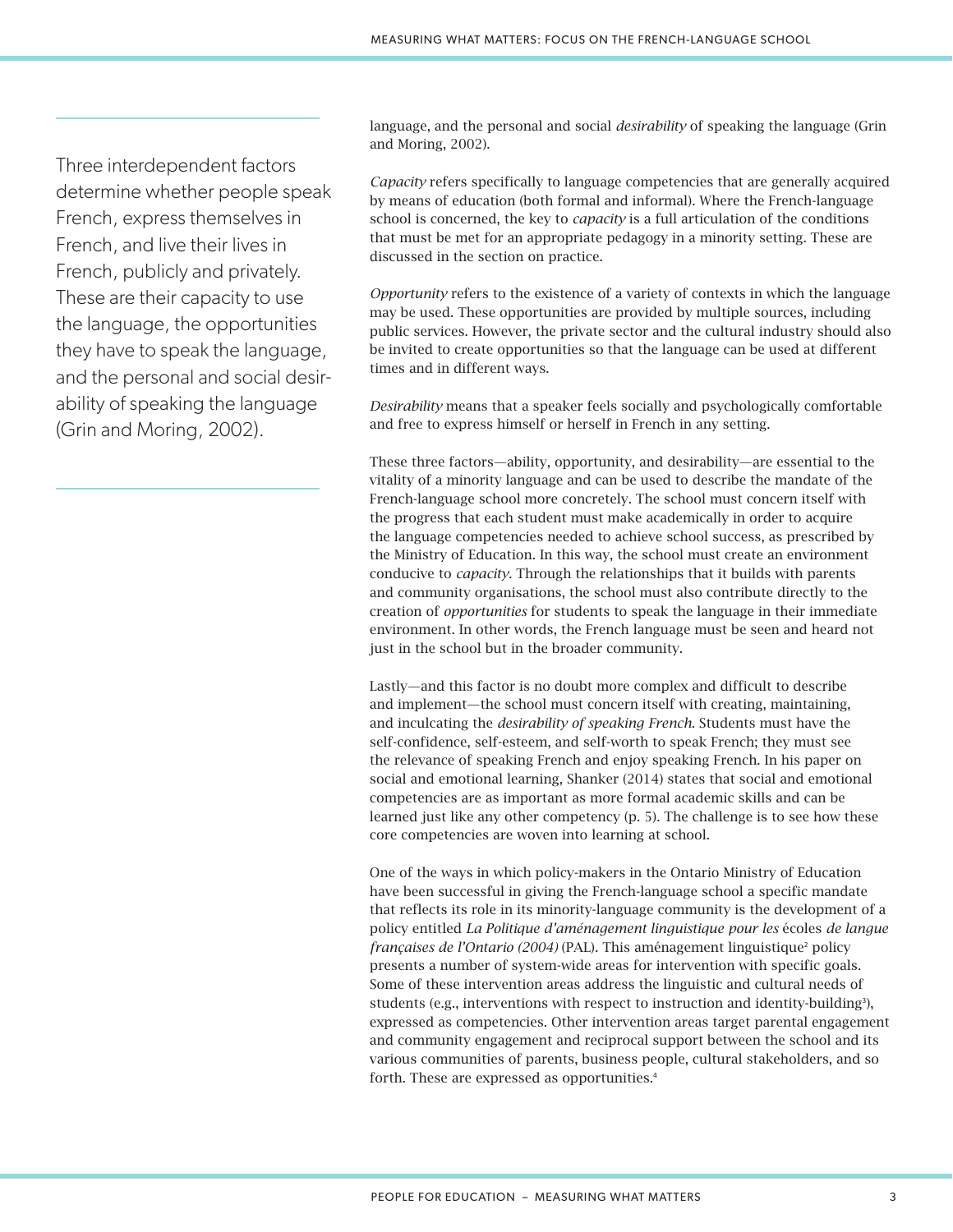The PAL provides education and community stakeholders with a common vocabulary; it offers a systematic way to target the interventions they feel are appropriate. The PAL addresses not only student success and identity-building, but also the needs of families, communities, and institutions, in a vision of community vitality.

Just like their English-speaking counterparts, students in Ontario's Frenchlanguage schools are assessed on literacy and numeracy. However, by 2004, the Ministry of Education also considered that oral communication skills were essential to school success. The definitions of literacy and numeracy that are found in the PAL (on pages 35 and 36 respectively) provide the foundation for the intervention area of learning and are considered cross-curricular competencies.

Oral communication competencies are also important for identity-building, because language "*is a tool that provides access to a system of values and a way of interpreting the world […]. The language of instruction contributes to the definition of both personal and collective identity*." (PAL, 2004, p. 47). Any pedagogical strategies suggested to school staff must therefore include a discussion on identity. This is where the pedagogical strategies in the document entitled *Pédagogie à l'école de langue française* (PELF) [Pedagogy at the Frenchlanguage School] come in. These are presented in the second section.

The PAL provides education and community stakeholders with a common vocabulary; it offers a systematic way to target the interventions they feel are appropriate. The PAL addresses not only student success and identity-building, but also the needs of families, communities, and institutions, in a vision of community vitality.

The general thrust of the mandates of schools in minority communities and the PAL can be described very simply as the creation of a community of language(s) and culture(s) or as the creation of schools that reflect a community of language(s) and culture(s).

Why language(s) and culture(s)? Why not one language and one culture? The answer, quite simply, is that in some parts of the province, Frenchlanguage school boards report that their students speak over 60 languages. Because culture is transmitted through language, we must speak of languages and cultures. We speak of cultures *plural* because Ontario's and Canada's Francophone population has changed a great deal over the past 20 years. Immigrants represent 13.2% of Francophones, and Ontario receives the largest percentage (71.8%) (Gilbert, Gallant and Cao, 2014). The increasing diversity of the student population in certain regions of Ontario has led to profound changes in its Francophone communities, their relationship to language, culture, and identity, and even their notion of community. The evolution of these concepts explains the complexity of the school environment and the pedagogical dynamic that results from it.

While taking into consideration the importance of the school context, as described by Bascia, and the importance of social and emotional learning, as described by Shanker, the Francophone school community is also aware of the linguistic insecurity that comes from living in a minority community. Dalley (2008) writes that a student's motivation to become or to remain a Francophone is based on his or her perception of the value of the French language and Francophone communities and on his or her ability to identify with the dominant definition of the Francophone community and its language and culture (p. 294). This observation refers to one of six sociolinguistic principles proposed by Dalley for creating French-language schools that welcome the diversity of languages spoken by their students. And it illustrates the interdependence of the themes identified by Bascia and Shanker and those of the minority setting.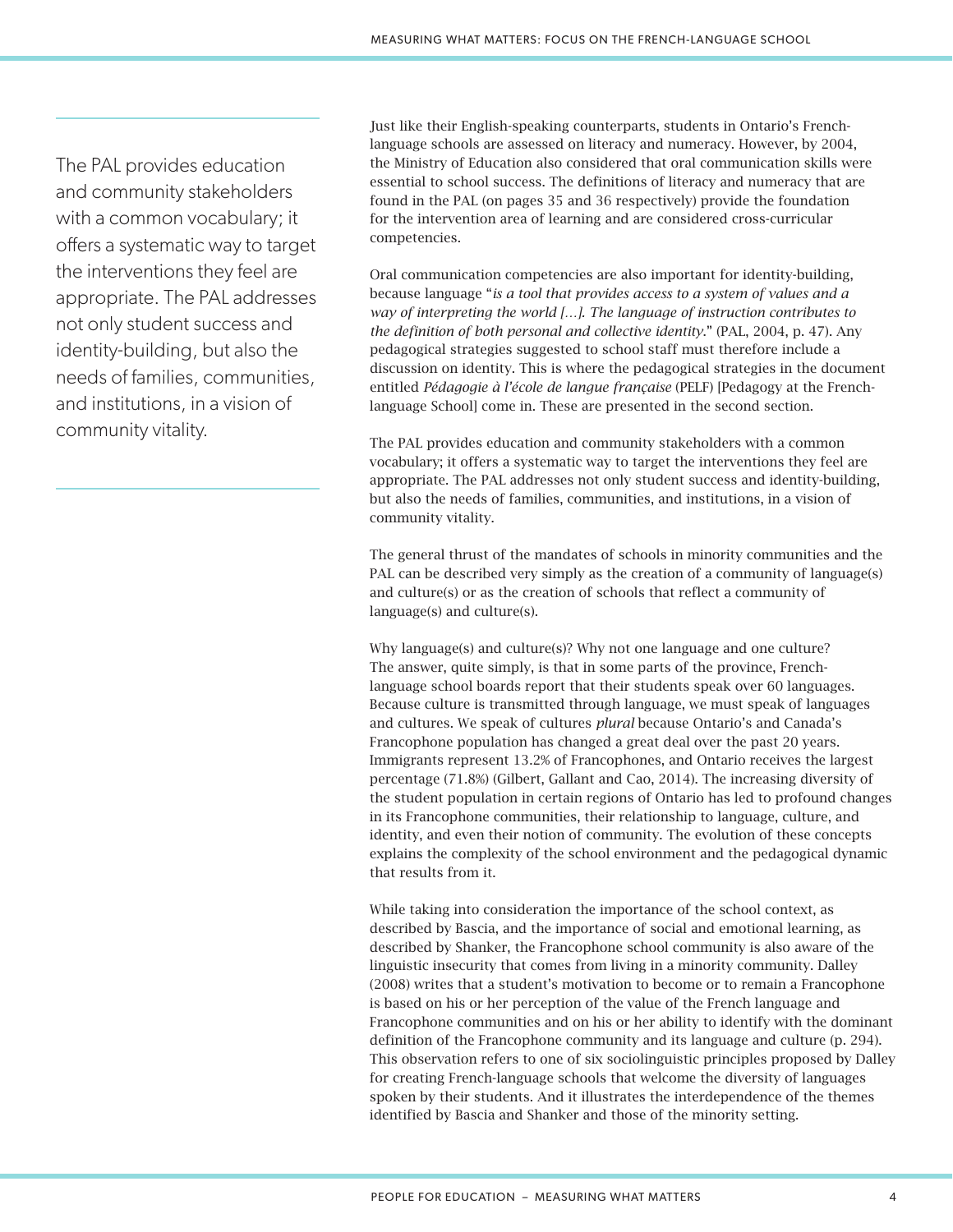Dalley (2008) makes the important point that language is a tool for identitybuilding and culture construction and that this construction relies mainly on the relationships that we develop with others. Students become aware of their own value as French speakers when the school values the variety of languages spoken by its students. The pluralistic French-language school<sup>5</sup> must examine the way in which it portrays "good French" and "real Francophones", because, as Dalley has pointed out (2008), we construct our identity through relationships with others.

Lastly, students need social and cultural institutions so that they can develop the ability to respond in French in communication situations outside school (the opportunities referred to by Grin and Moring, 2002). In a study on linguistic security/insecurity, Desabrais (2013) demonstrates that this state of security/ insecurity can affect a student's decision to pursue a postsecondary education, to become involved in the minority Francophone community, and to think of himself or herself as a social actor who can have an impact within the Francophone community, and so forth. This research emphasizes the role of the school in developing a student's attachment to the Francophone community.

This paper does not claim to explain all of the factors that can cause linguistic insecurity; however, it does seem important to understand how it develops and to propose interventions for French-language schools, particularly in reference to the papers written by Bascia and Shanker.

Researchers have used surveys by Statistics Canada to create profiles of Canada's official language minorities. Led by Rodrigue Landry, 19 researchers analysed data from these statistical surveys and presented their findings in a document entitled *La vie dans une langue officielle minoritaire au Canada (2014).* In this work, they refer to minority communities as official (French or English) language minority communities (OLMC). They do not describe Francophone minority communities as being *hors-Québec* (outside Quebec), since it is appropriate to speak of people in terms of where they actually live. Allard (2014) and Landry (2014) make it possible to describe the linguistic situation in communities and schools in Ontario. The numbers mentioned in their respective chapters vary from region to region and this text does not convey all of the nuances that Allard and Landry provide. However, these statistics point to the changes that are occurring in these communities and make it possible to infer the impact that they have on schools, students, and school staff generally.

Four important observations can be made about the Francophone community. First, residents of rural Francophone communities are migrating to urban centres (Gilbert, Gallant and Cao, 2014). Second, as a percentage of the majority population, the Francophone population is shrinking (Landry, 2014). Third, the rate of mixed French-English marriages is increasing (32% to 95% depending on the region) (Landry, 2014). And fourth, the decrease in the rate at which French is spoken in the home is not being offset by speakers of other languages. In other words, newcomers to Ontario who speak other languages are not necessarily adopting French; in fact, 98.5% of them are adopting English (Landry, 2014). To varying degrees and depending on the region, each of these factors is increasing the fragility of minority language communities and has an impact on the relevance of wanting to speak French (desirability/insecurity).

Landry and Allard (1997, cf. Landry 2014) observe, however, that the children of mixed French-English couples who speak French with their Francophone parent and English with their Anglophone parent identify with both language groups and are as competent in French as children with two Francophone parents and as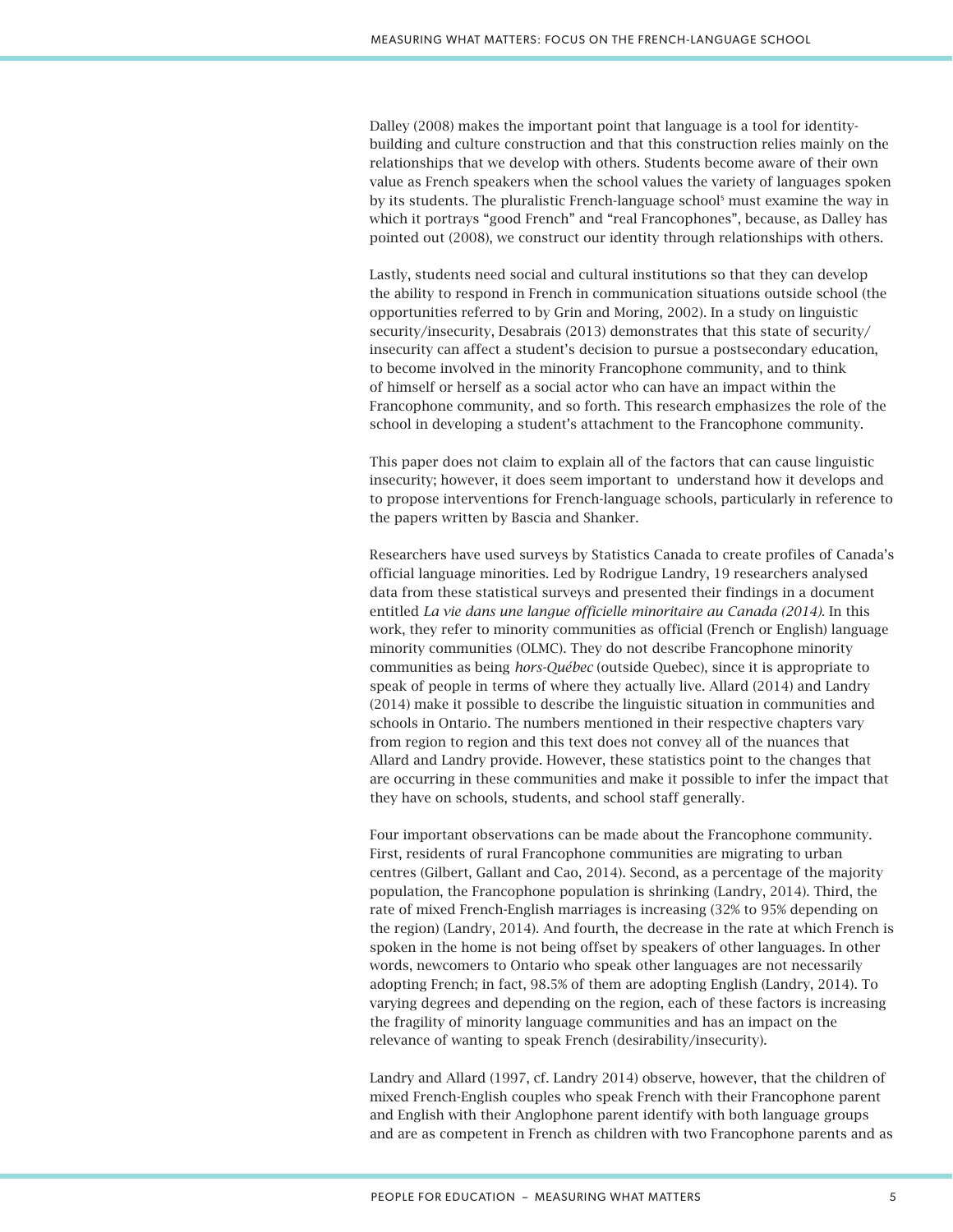competent in English as children with two Anglophone parents when they attend a French-language school (p. 7). This is an important point, because it dispels the notion that mixed marriages are responsible for all of the challenges that students encounter with language acquisition.

As Grin and Moring (2002) point out, many factors affect the vitality of a language and schools cannot ensure this vitality on their own. This supports Dalley's contention (2008) that interaction is an essential condition of the construction of a language, a culture or an identity (p. 287). The French-language school must provide an environment full of opportunities for spontaneous communication that is free of judgment, a factor in linguistic insecurity. In order to understand what this entails, a more fulsome consideration of the ability of students/ children to speak French is in order.

Allard (2014) states that when French is not spoken routinely in the home (as is the case with  $63\%$  of the children<sup>6</sup> in the survey sample), up to  $50\%$  of children will have a weak or passable ability to speak French and a level of fluency and vocabulary that does not meet the standard. There is a gap between the expectations in the curriculum and the students' knowledge of the spoken language. When a speaker does not meet a standard considered legitimate or even prestigious, linguistic insecurity sets in, followed in many cases by the decision to remain silent. One very simple way to combat this is to provide a school environment that builds on the communication skills and knowledge that students already have when they begin school. These prior skills and knowledge are referred to in French as *le déjà-là* (what is already there) (Boudreau and Dubois, 2008, p. 167). The concept of *déjà-là* is found in the PELF and is partially described in the second section. Boudreau and Dubois state that the school must also understand the students' own representation of the place of the French language in their life and in society. French is often seen as a family language and a school language that has little importance or prestige in the real world. Because of this, the school and the family must find ways to place value on the French language in the general context of globalization.

The fact remains that English continues to influence parents' choice of language of instruction for their children; a mere 50% of parents who have the right to have their children educated in French actually exercise this right. Francophone education institutions and community institutions are addressing this reality with campaigns to promote and provide information about the French-language system. This pertains to the governance of institutions, a topic that cannot be addressed in depth here.

The discussion so far has focussed primarily on the more global environment of the schools, i.e., the issue of minority/minoritization, the three factors of ability, opportunity, and desirability that are so essential to community vitality; individual and collective understandings of the importance of the French language; the issue of linguistic security/insecurity; and the essential role of the school as an institution that contributes to the strength, vitality, and sustainability of Francophone communities. As stated earlier, the Frenchlanguage school cannot achieve this all by itself. Landry, Allard and Deveau (2010) insist on the complementary roles of the school, the family, and the community in order to promote and contribute to the linguistic and cultural development of students and the vitality of the community.

Educators working in French-language schools have considered Landry, Allard and Deveau's perspective in order to articulate their vision of the school and its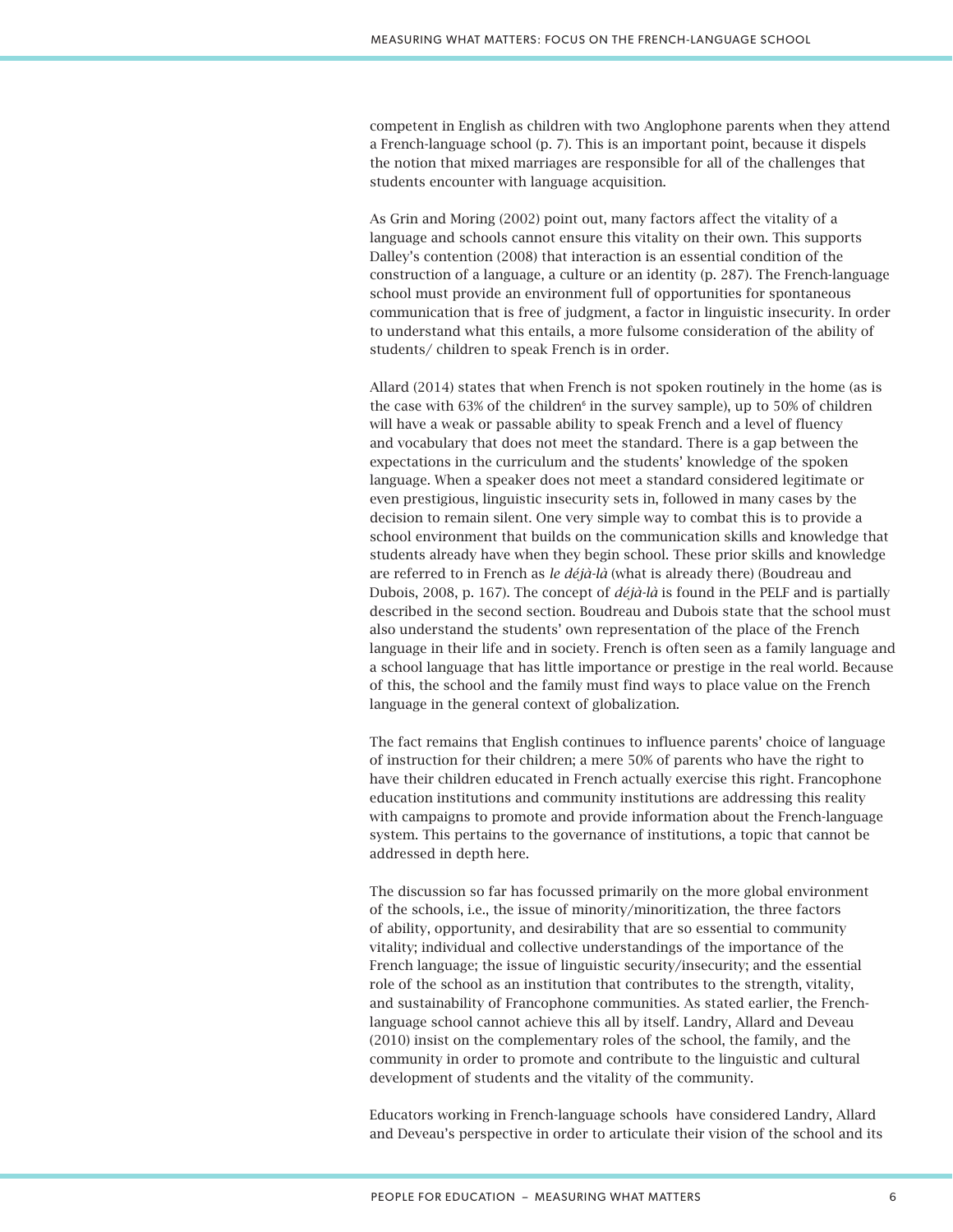perspectives on learning, on relationships to its communities, on parental roles, and on the vitality of the Francophone community. Therefore, it is interesting to consider Talbert and McLaughlin's model (1999, cf. Bascia, 2014, p. 6) which describes the school as a set of interdependent systems in order to illustrate the context of the school on its environment. In their model, the outermost ring represents the impact of the community on the organisation of the school. In Francophone communities, this outermost ring can be dominant, depending on the minoritization of the community, and it can have a direct impact on every other level of the model, i.e., on school governance (the role of the principal and the school board vis-à-vis the special mandate of the Frenchlanguage school), on the professional learning community or PLC<sup>7</sup> (in terms of the impact of pedagogical strategies on language competency development and identity-building), and on the dynamic in the classroom *per se* (student appropriation and engagement toward the Francophone communities).

It is through the perspectives of practitioners as presented in the second section that we illustrate how these interdependent systems and perspectives support the school in the process of educating students and engaging the community.

# **SECTION TWO: ACTUALIZATION OF THE MANDATE OF THE FRENCH-LANGUAGE SCHOOL FROM THE PERSPECTIVE OF COMMUNITY VITALITY**

Three initiatives are currently being implemented by various school boards in minority communities in Canada. The first incorporates mechanisms essential to the linguistic and cultural vitality of Francophone communities and the role that schools play in this vitality. The second incorporates training strategies for staff that are conducive to school success and identity-building. The movement for Civic Community Schools (CCS) [Écoles *communautaires citoyennes* (ECC)] was founded by the *Fédération nationale des conseils scolaires francophones* (FNCSF). *La Pédagogie à l'École de langue française* (PELF) was created by the Canadian Teachers' Federation (CTF). In addition to these two initiatives, the *Association canadienne d'éducation de la langue française* (ACELF) has undertaken an initiative on identity- building and the appropriate pedagogy for this. . Section Two essentially describes these three initiatives.

Even though only partially presented below, it is possible to grasp how the various papers for the People for Education initiative are in synch with the aims of the initiatives proposed. References and pertinent research are included. .

## *THE FÉDÉRATION NATIONALE DES CONSEILS SCOLAIRES FRANCOPHONES (FNCSF) AND THE CIVIC COMMUNITY SCHOOL (CCS) MOVEMENT8*

Where the vitality of Canada's Francophone community is concerned, those living in minority language communities must think critically about their engagement toward their community and its effect on their own identity. This engagement can be facilitated and take shape when the school becomes a civic community school or CCS. The CCS is a place of learning, socialisation, and identity-building, and maintains a symbiotic relationship with the community it serves. It strives for the success of all learners irrespective of age, for a thriving and prosperous community, and for the emergence of an overarching sense of solidarity. To achieve this, the school draws out and mobilises all of the stakeholders.<sup>9</sup> Learners are of all ages and, thus, the CCS concerns all members of the community, not just students in school. The focus of the CCS is lifelong learning.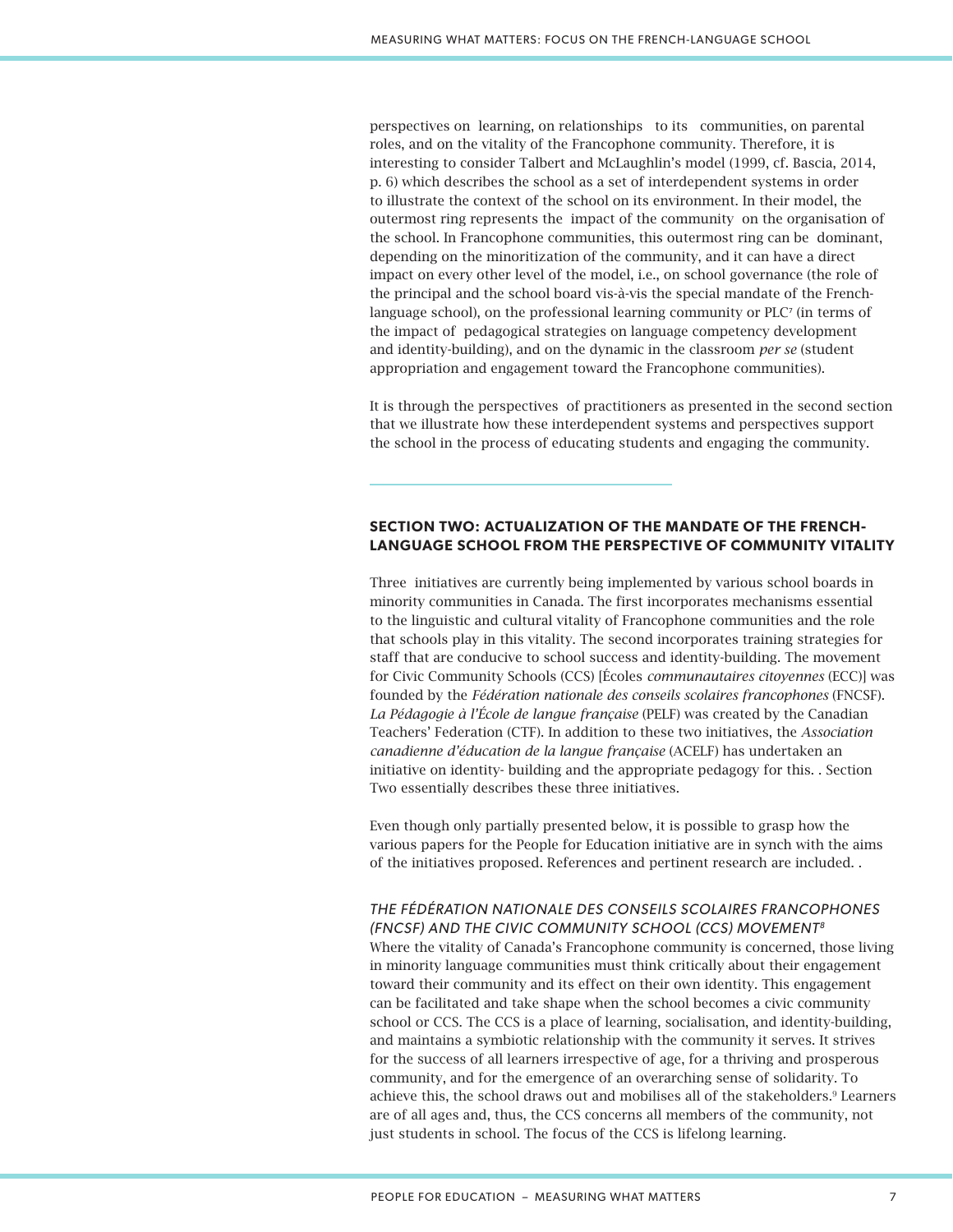While taking into consideration the importance of the school context, as described by Bascia, and the importance of social and emotional learning, as described by Shanker, the Francophone school community is also aware of the linguistic insecurity that comes from living in a minority community.

The FNCSF explains this approach in two complementary yet distinct documents. The first is a foundational document (FNCSF, 2011) that presents the overall objectives and vision of the CCS and focuses on the relationship between the school, the community, learning, and success. The second is a framework document (FNCSF, 2012) that describes the features of modes of governance and leadership that are conducive to implementations of the CCS and adapted to local conditions (FNCSF, 2012).

Civic community schools are based on partnerships that seek to redefine the relationship between communities and their schools, in order to encourage all of the stakeholders to help minority Francophone communities across Canada to flourish. This is the overarching aim of the CCS movement. In order to play this role, the school must be an integral part of the community it serves while, at the same time, being open to the world. The school is grounded in the life of the community; it provides a real-life learning environment that gives meaning to new knowledge, imbuing it with social and cultural meaning. Students are given opportunities to learn in the community—beyond the walls of the school. Members of the community are invited into the school to share their knowledge and life experience with the students.

This new knowledge must be a part of a global approach to learning, and the school must be open to others, building bridges between the past, the present, and the future. It must build bridges between "here" and "there" so that students—indeed, all members of the community—become aware of the historical weight of the knowledge that is being transmitted and feel a sense of solidarity with their contemporaries in creating a better world (FNCSF, 2011, p. 6). In this way, the school adopts a "cultural approach to teaching and learning".

The cultural approach was presented in the *Politique d'aménagement linguistique* (PAL) as an essential pedagogical strategy (Ontario Ministry of Education, 2004, p.  $52$ ),<sup>10</sup> and has since been expanded upon. This approach calls for the creation of conditions that make it possible to reconnect the past with the present, helping students to become aware of the full weight and depth of the history in which they are embedded and to develop a sense of solidarity with the men and women who came before, the history that is their legacy, and the ability to engage with it and transform the world (Simard, 2007; cited in: FNCSF, 2011, p. 10). This approach reflects Sears' proposition in applying the *historical thinking* approach to the curriculum (2014, p. 11).

When this approach is implemented, the CCS becomes infused with "citizenship" in the sense that it allows all members of the community, to develop an awareness that contributes to the success of the entire community academically, professionally, and socially. This sense of citizenship also contributes to the development of a sense of belonging to the community and to identity-building. The CCS mobilises students, educators, parents, and partners (community, social, cultural, municipal, governmental, and economic) engaging them critically and democratically in the political, economic, social, and cultural life of the local community, the nation, and the world (FNCSF, 2011, p. 11).

While this vision of the school as a member of the community and as a citizen complements the ideas expressed by Sears (2014), it goes beyond the scope of a curriculum that teaches citizenship (Sears) to include the engagement of all of the partners in the linguistic and cultural vitality of Francophones.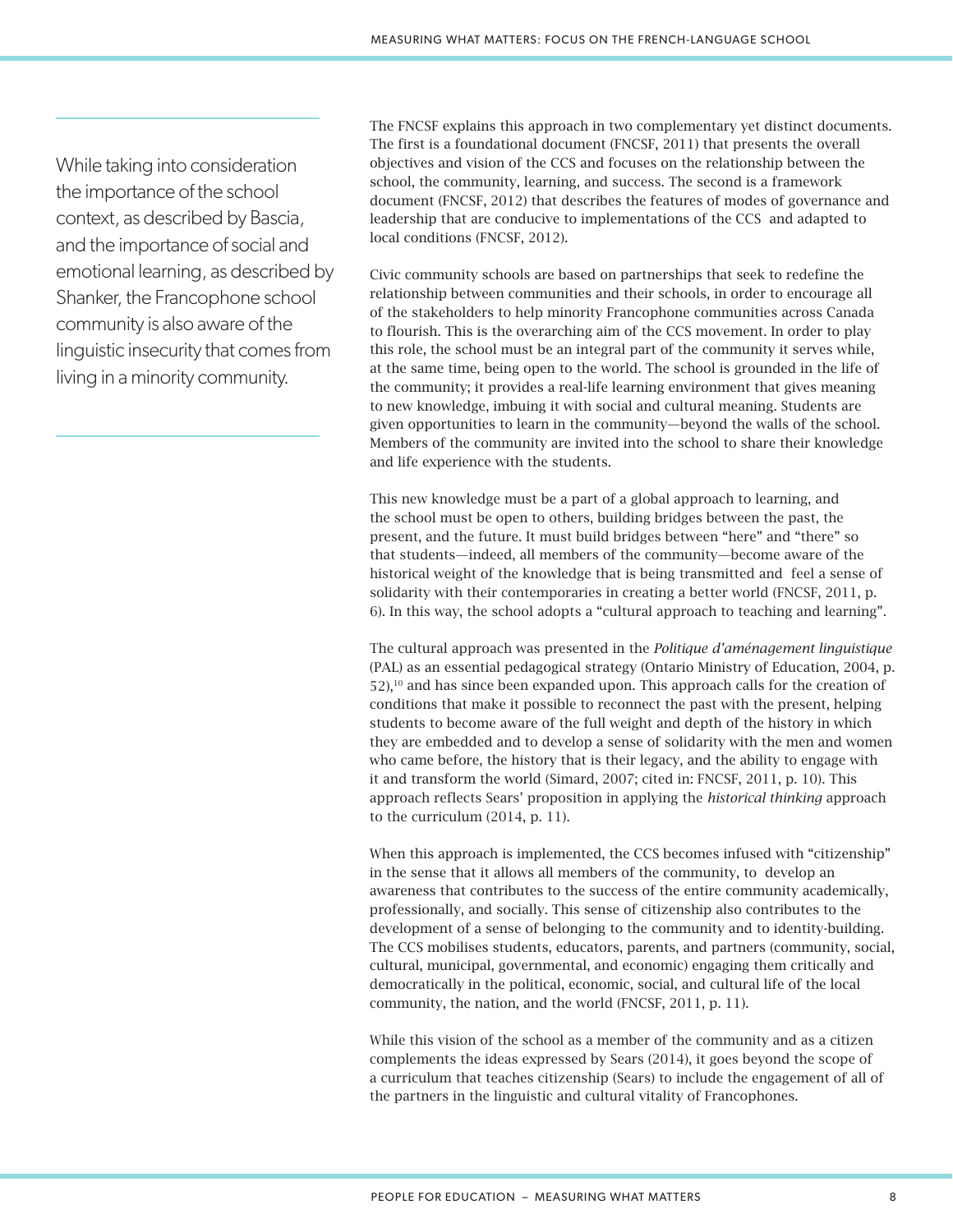It is, however, important to consider that, generally, the CCS must be a part of a vision that is open to diversity and globalisation. The thoughts and feelings that Francophones have about the future (coming back to Simard, cited above) are profoundly impacted by the changes of recent decades, in particular, the fact that the Francophone population is increasingly diverse, mobile, scattered, and urbanised (Gilbert, Gallant and Cao, 2014). The question of what constitutes *the* Francophone culture and *the* Francophone community is no longer quite so straightforward. Gérin-Lajoie (2012) puts it plainly when she writes that the Francophone community is no longer as homogeneous as it once was and that it is, in fact, more accurate to talk about Francophone communities *plural.* For example, life in Toronto and life in Hearst are very different (p.153).

In order to more fully grasp, if only theoretically, the initiatives being proposed by stakeholders within minority language communities*,* Heller and Labrie (2003; cited by Madibbo and Labrie, 2005) analyzed the discourse on pertinent social actions and its ability to shed light on how minority Francophone communities are adapting to social change in general and to the sweeping changes that are resulting from globalisation, immigration, and urbanisation in particular. One discourse, according to these authors, is the modernising discourse (*discours modernisant*), counting on the Welfare State to create autonomous Francophone organisations and agencies in which affiliation with the ethnolinguistic community remains central. Another is the globalising discourse (*discours mondialisant*) according to which the economy takes precedence over politics; allegiance to the linguistic community, which now has multiple identities, is no longer central. Yet another is the traditionalist discourse (*discours traditionaliste*) and its vision of a homogeneous community in which life revolves around the parish (Madibbo and Labrie, 2005).

The documents proposed by the FNCSF emphasize the role of the CCS in mobilising students, educators, parents, and partners (community, social, cultural, municipal, governmental, and economic) and engaging them critically and democratically in the political, economic, social, and cultural life of the local community, the nation, and the world (FNCSF, 2011, p. 12). It is in this spirit that the general thinking points to a desire to contribute both to the development of ethnolinguistic affiliation (the modernising discourse with its emphasis on the mechanisms necessary for identity-building) and to economic and political vitality as a source of social change and the consolidation of minorities (the globalising discourse). We must consider that, for Richards (2012), the social changes that are at work force us to deconstruct not only what we mean by Francophone, bilingual, and bilingualism, but also what we mean by family, immigrant, communication, and class (p. 102). They force us to question the status quo—our givens.

These changing conditions can be problematic in schools where teachers are seeing dramatic changes in their student mix in some cities in Ontario, more than 80% of the students in the French-language schools are from Africa, the Caribbean, Europe, and other parts of Canada. Where does the traditionalist discourse on French-Canadian culture fit into this reality? These changes and the ambivalence they can generate are illustrated in the following example from Gérin-Lajoie's study on the discourse of educators (2010). Gérin-Lajoie concluded that many French-language schools in minority language communities are still teaching a "folkloric" notion of culture. Culture becomes multicultural through celebrations of the traditions of each group, consistent with a vision of inclusion and diversity. Language, culture, diversity, and identity are always the central focus, questioning our ways of doing things and our ways of living together.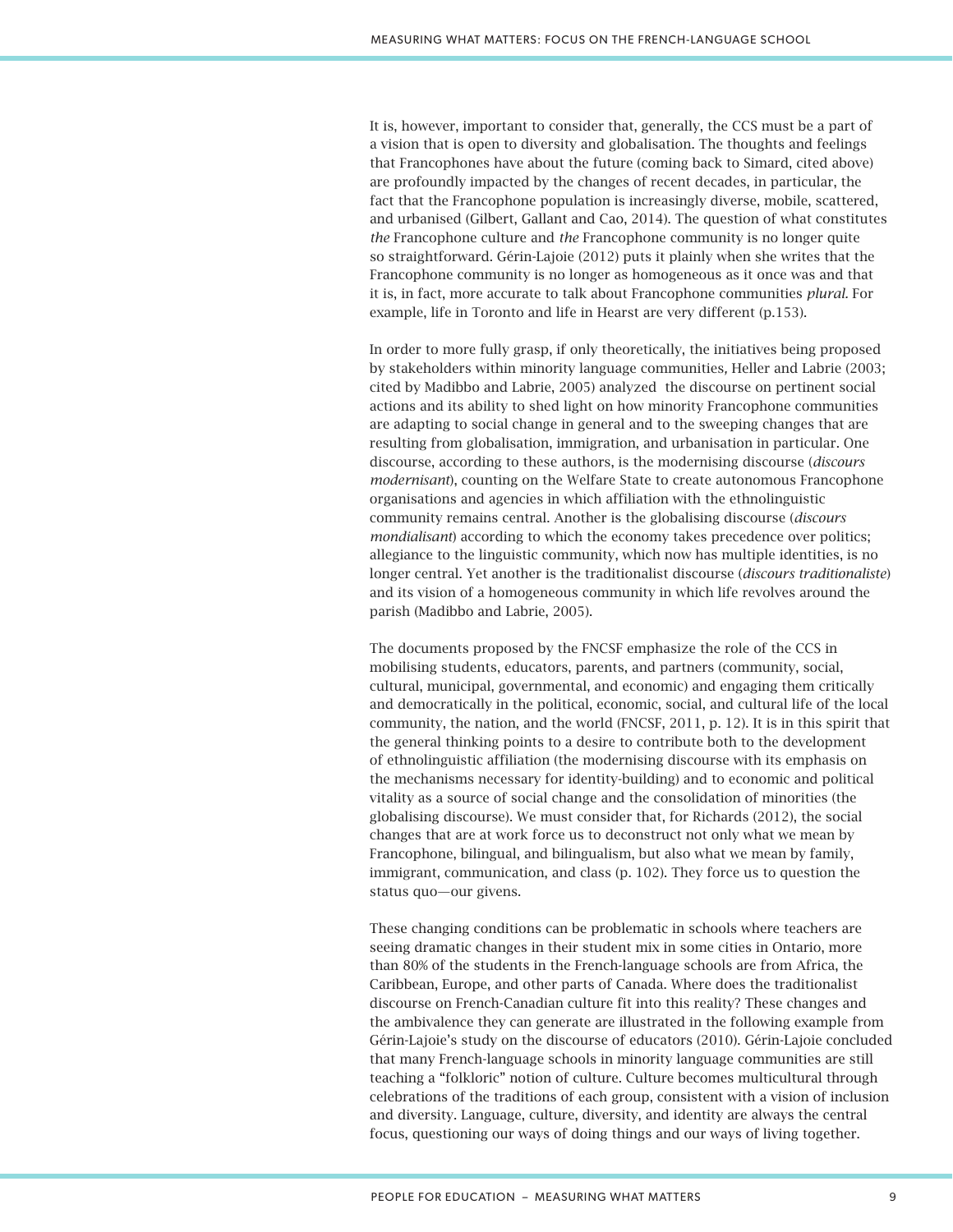This sense of citizenship also contributes to the development of a sense of belonging to the community and to identitybuilding.

So, how do we engage in the deconstruction that Richards is proposing?

It is difficult to say how each French-language school will articulate its understanding of the civic community school in this diverse, multicultural context. The FNCSF proposes to answer this question on its website by offering a number of best practices for implementing the vision of the civic community school in Francophone communities across Canada. We see that these best practices are designed to engage young students as well—something that is missing from Sear's document (2014), which focuses mostly on teens. This can be explained by the fact that, in most jurisdictions, courses on citizenship are taught in high school.

Sears focuses more closely on creating conditions in the classroom conducive to learning about citizenship in a political/democratic context, following a curriculum, and not necessarily from the perspective of community vitality. However, Sears does endorse Peterson's idea that citizenship is defined as a practice (Sears, 2014, p. 6). The civic community school seeks to create conditions in which every member of the school community can apply this notion of citizenship as a practice. This is because a civic community school can only come about if it is firmly grounded in the broader school community. This relates to Sears' notion of *service.* The conditions for service are particularly relevant to the vision of the CSS: integrated into the curriculum, choice (of service) based on issues identified by the students, a range of opportunities, and community school partnerships/community mentors (p. 9).

The descriptions of best practices found on the FNCSF website are fairly broad, in terms of core concepts, criteria for collaboration and partnership, and the means of determining whether these best practices have an impact. How do we determine whether or not a best practice is working? It would be useful to consider the *core concepts* about citizenship being proposed by the FNCSF and those being proposed by Sears in order to blend their perspectives and, potentially, describe the conditions for the creation of a CSS, in terms of the pedagogical requirements for learning about citizenship. School (academic) success and connection with the community may be articulated at the school level, even though they are not articulated on the FNCSF website. Without this information, however, there is a risk that the CCS will be seen as an extension of the concept of school-family-community, which often takes the form of isolated activities, with no underlying philosophy.

As Bascia (2014) points out, the civic community school requires leadership and governance that focus on the creation of an environment in the school that goes beyond the community life of the school, embracing a vision of service, collaboration, and sharing and a stronger, more vital minority Francophone community. The civic community school movement calls for a deeper understanding of language rights and the importance, for Francophone community stakeholders, of mobilising and owning the social issues that affect the students' engagement with the community and their sense of being citizens of the community. This movement should enable the CCS to enter into authentic partnerships with members of its communities.

However, a full articulation of the French-language school must include other conditions that operate in minority language communities. The approach of the Canadian Teachers' Federation (CTF) and ACELF take these conditions into account by consolidating pedagogical strategies that are conducive to teaching/ learning in a minority language setting.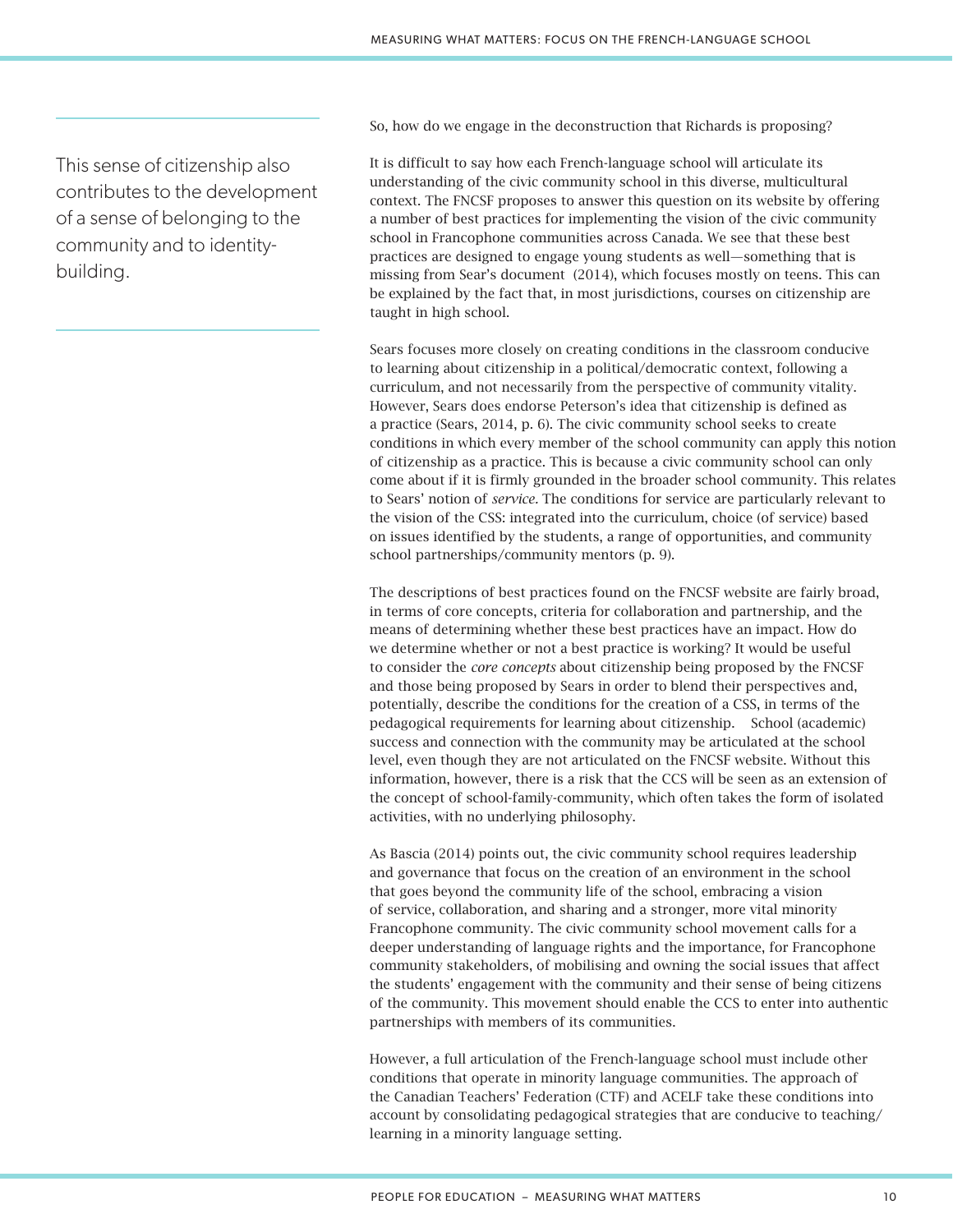# THE CTF AND LA PÉDAGOGIE À L'ÉCOLE DE LANGUE FRANÇAISE (PELF) [PEDAGOGY AT THE FRENCH-LANGUAGE SCHOOL]<sup>11</sup>

Summits on French-language education were held in Ottawa in 2005 and in Edmonton in 2012. These summits placed pedagogy at the centre of the needs of the French-language schools, in terms of success. In co-operation and consultation with Francophone officials from the ministries of education of Canada, the pedagogical component of these summits was given the ambitious goal of coming up with a conceptualization of a pedagogy for minority language education and of developing innovative ways to teach this pedagogy, in light of the need to provide staff with pedagogical coaching and to develop relevant resources. The Canadian Teachers' Federation (CTF) took on the task of developing a pedagogical strategy appropriate for educators working in minority language communities. Called the *P*édagogie *à l'école de langue française* (PELF), it was developed to support and equip staff personally and professionally in their work with students (CTF, 2014).

School staff members have been able to access the PELF portal since the fall of 2014; this portal offers information on working and living in a minority Francophone community and deals with a number of important issues for French-language schools. These include linguistic and cultural identity, the quality of the language, linguistically mixed families, language rights, and the importance of giving young people an active role in the community.<sup>12</sup> Through the PELF portal, school staff members are offered professional development through access to key concepts, to perspectives of researchers whose area of expertise is minority language communities, and various initiatives based on Canada-wide initiatives that support education in minority settings.

Reflecting a constant desire to integrate theory and practice, the foundations of the PELF rest on two essential conditions (sharing influence and interpersonal relationships) and four key concepts (raising awareness and taking action, mobilising, creating meaning, and making learning real and relevant to the present moment). These are summarized below.

## **TWO ESSENTIAL CONDITIONS**

#### SHARING INFLUENCE

Students and educators share influence over how learning unfolds. They have a sense of autonomy (what Shanker refers to as *self-regulation*) in the tasks they perform. In Francophone minority communities, decisions about learning must not be controlled by a single person in the classroom (either a student or a teacher). Decisions about learning must reflect the full range of diverse and complementary points of view. Influence is power.

In order to assume their share of influence responsibly, the individuals involved must be aware of the issues that affect their actions. For issues relating to language and culture, the PELF relies on the notion of *conscientisaction,* a portmanteau word for the necessary combining of awareness and action. The power of influence is found in this "action". In order for individuals to truly take charge of the action, they must feel that they understand the issues that affect it, while remaining able to choose the way in which they act. This sharing of influence happens at the school (Bascia, 2014 and Sears, 2014) and with all of the participants in the school community (including Anglophone parents and newcomers). This also requires recognition of the Student Voice (Shanker, 2014).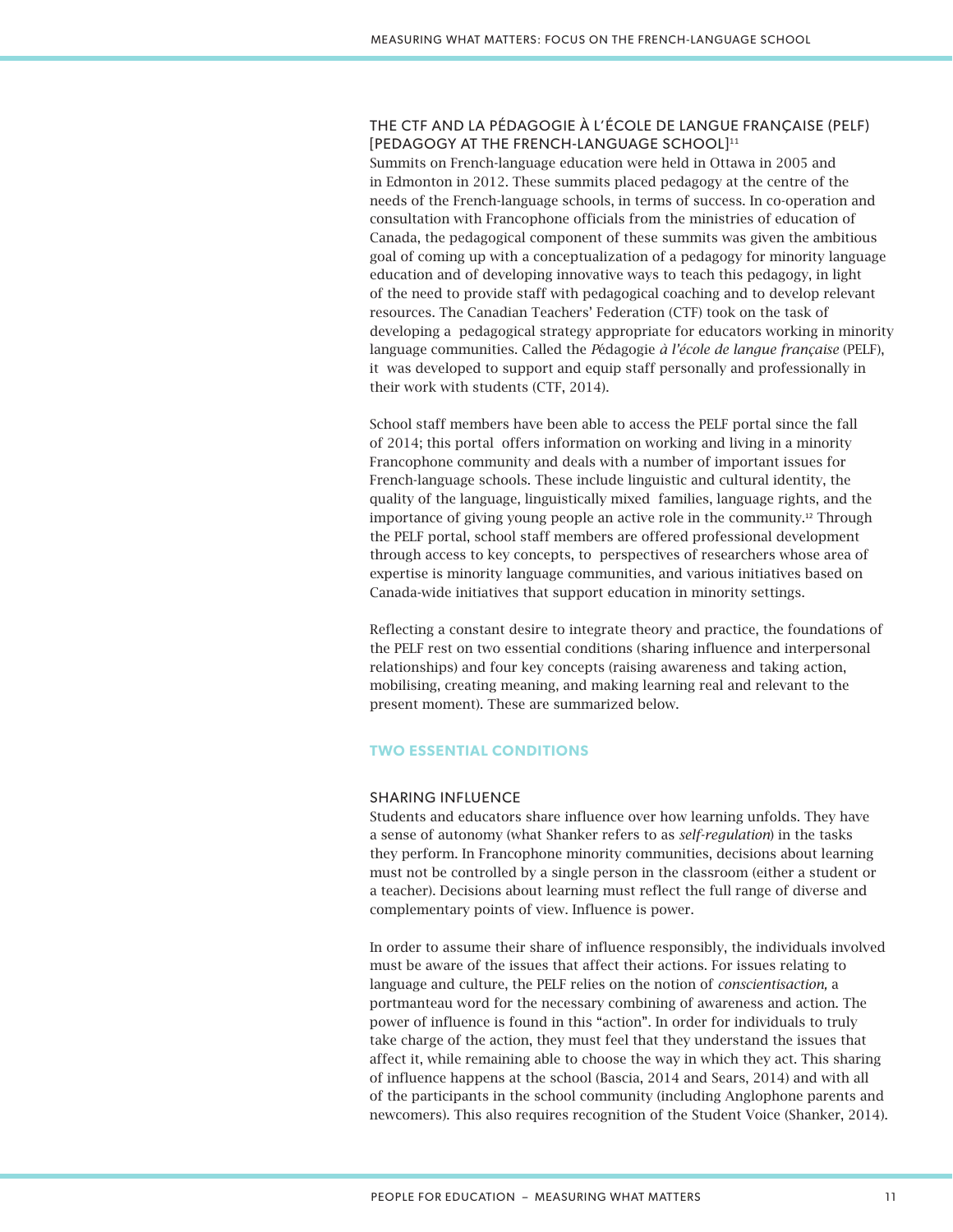A classroom environment that reflects healthy interpersonal relationships is an essential condition of the PELF. These relationships offer students and staff an opportunity to explore the potential of their linguistic and cultural development and to reflect on this environment.

# INTERPERSONAL RELATIONSHIPS

A classroom environment that reflects healthy interpersonal relationships is an essential condition of the PELF. These relationships offer students and staff an opportunity to explore the potential of their linguistic and cultural development and to reflect on this environment. These relationships foster a sense of safety, belonging, and self-confidence, and a desire to engage (Landry, Deveau, Losier and Allard, 2009 cited by pelf.ca/relations interpersonnelles).<sup>13</sup>

These relationships make socialisation positive and pleasant, for it has been noted that when they feel comfortable suggesting ideas and expressing their true feelings about the French language, students and teaching staff are more likely to place value on the language, affirm their membership in the Francophone community, and even demand respect for their rights (pelf.ca/relations interpersonnelles).

# **THE FOUR CONCEPTS (FROM THE PELF WEBSITE)**

# RAISING AWARENESS AND TAKING ACTION

Students and educators become aware of the issues facing the Francophone community and act upon their situation. This process is derived from the work of Freire (1985) on the pedagogy of the oppressed. In this work, Freire makes connections between awareness and education, endeavouring to make workers understand that in order to improve their lot in life and that of their families, they must understand the issues that are shaping their lives and they must become engaged in transforming situations that do not work for them, by participating in decision-making and speaking up on any issues that affect them. Through a pedagogy of awareness-raising and power-sharing, Freire leads them to learn how to read and to claim their rightful place in society by thinking and taking action with others. It is through this process of taking charge (*la prise en charge*) that awareness emerges and the impulse to take action develops in students, staff, and communities and they become engaged in a process to make their community more vital.

# MOBILISING

Students and educators build confidence in their language and culture and build motivation to engage with the Francophone community. The concept of mobilising is multilayered; it relates to confidence, engagement, school success, and well-being. It is derived from the theory of self-determination (Reeve, J. and Halusic, M., 2009). In the PELF, the word *dynamisation* (mobilising) was coined because there was no specific term to describe what would lead a person to feel confident enough to internalize motivation. Mobilising is a process that triggers a person's self-determination. In the context of a minority Francophone community, this means that promoting mobilising attitudes and behaviours in the classroom encourages students and educators to take charge. A PELF classroom encourages individuals to take their rightful place; think big; discover their potential; feel that their aspirations are attainable; and believe in the possibility of thriving, through respect for their linguistic and cultural identity.

## CREATING MEANING

Students and educators experience contextualised learning that gives meaning to their experience of the Francophone community. Due to the minority context in which many French-language schools in Canada operate, we need to think about the concept of meaning and its role in motivation and learning. Throughout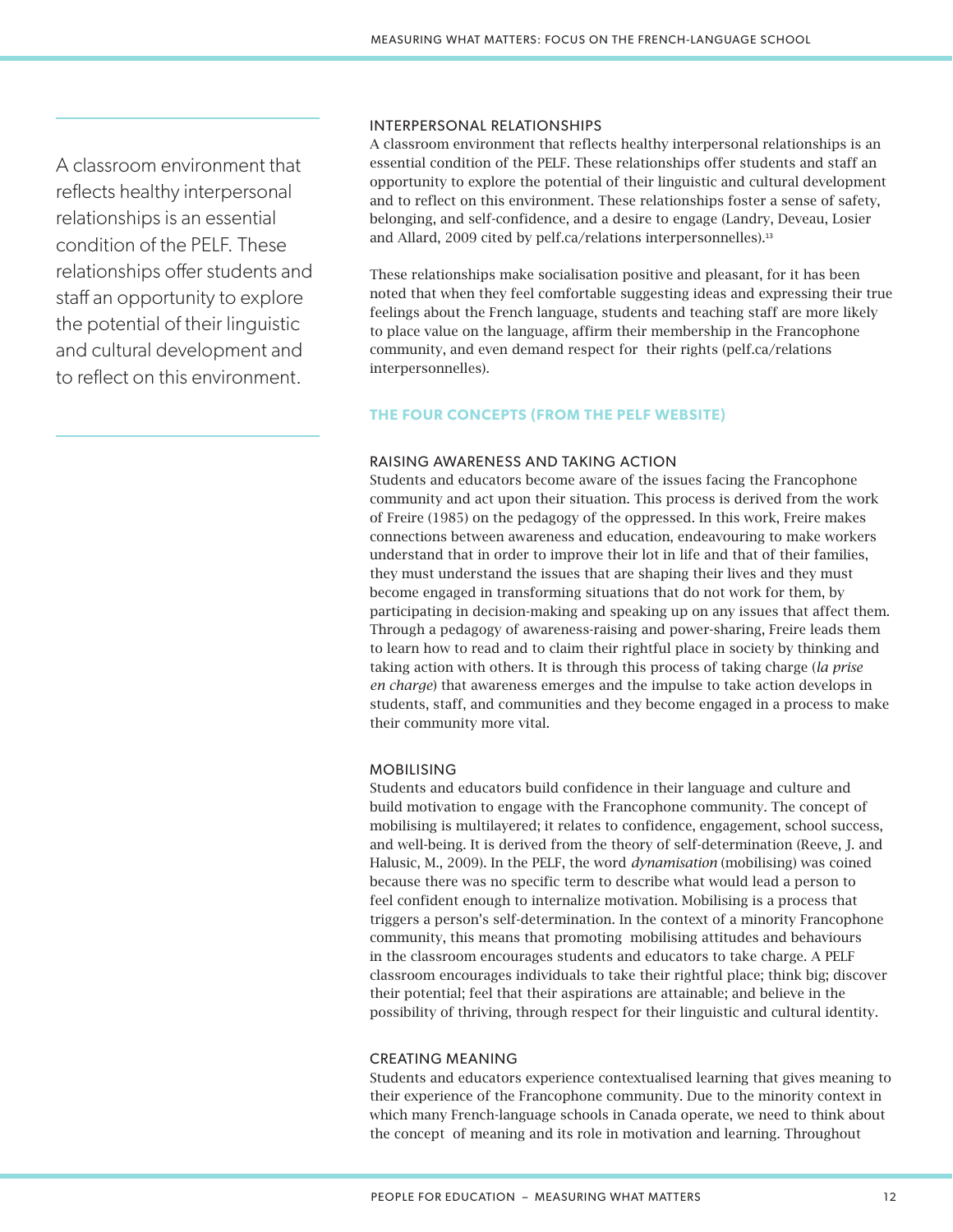the world, systems of education are primarily designed by and for the majority; programs, textbooks, and, more recently, technological resources reflect the dominant ideology. In order to restore balance in the significance of the experiences of young people in relation to who they are, we need to offer them strong cultural models. We need to offer them activities and projects that provide them with Francophone referents that reflect their reality and the context of the French-language school. The PELF has coined a new word for this imperative *sensifier—*which means to create or ascribe meaning. This is closely linked to a previously described PELF concept, *mobilisation.* The process of ascribing meaning assumes that efforts have been made to meet the basic psychological needs of individuals so that they can see the point of becoming engaged and taking initiative. Just like meeting the need for autonomy, competency, and belonging, the meaning that individuals ascribe to things is closely linked to their motivation.

## MAKING LEARNING REAL AND RELEVANT TO THE PRESENT MOMENT

Students and educators are able to enrich their linguistic and cultural baggage as they explore the Francophone community here and now, together. Clearly, new technological advances, social media, and globalisation underscore the importance of the present moment for students and teachers. There are no more boundaries or dividing lines, and life is happening at a faster pace. Around the world, the English language is dominating these advances. In Canada, English continues to be a source of undeniable attraction for Francophones. Creativity and innovation<sup>14</sup>, two elements that are generally well-received in schools, should not be overlooked in the quest for identity-building and community development in Francophone minority settings. The first step in making learning real and relevant to the present moment is to take stock of the linguistic and cultural baggage of students and educators. Schools that take the *déjà-là* (Boudreau, A. and Dubois, L., 2008), or prior knowledge and skills of their students and educators into account help them on the path to self-realisation. The PELF recommends that schools address the issue of linguistic diversity (Dalley, 2008) and cultural diversity within the French language in a safe, contemporary, and stimulating way.

To assist with the implementation of concepts and conditions essential to pedagogy in a minority setting, the Canadian Teachers' Federation recommends a set of best practices and reflections for raising the awareness of, and equipping, teaching staff. The PELF website provides videos, reference works, and opportunities to interact as part of a professional community (www.pelf.ca). By accessing these resources, teaching staff can learn how to integrate concepts into their pedagogical planning and into the creation of a real-life, relevant atmosphere in the classroom and in the school. This will help students to become aware of the relevance and benefits of living their life as Francophones.

However, one question remains: how do we go about evaluating the impact of the conceptual framework of the PELF? For now, there isn't much in the way of a framework for monitoring the strategies that educators are using. The researchers involved in the *Measuring What Matters* project will no doubt have some thoughts about evaluation.

# ACELF AND THE IDENTITY-BUILDING MODEL

In 2006, ACELF decided to focus on articulating a coherent vision of identitybuilding generally and Francophone identity-building in particular. The model that was developed by a team of experts in 2006 can be found in a series of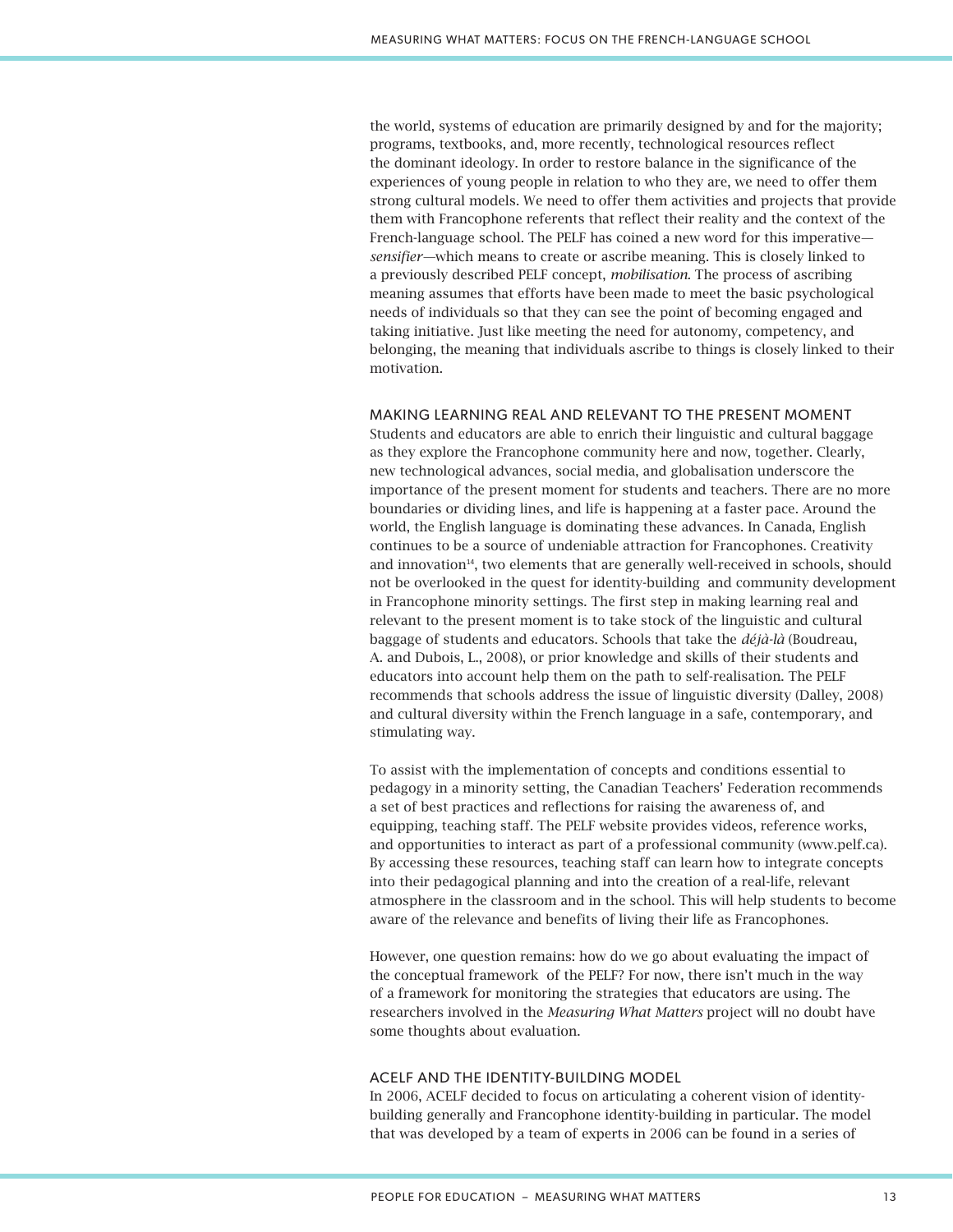documents entitled *Comprendre la construction identitaire,* the first document of which deals with the definition and the model (2011, from the 2006 document). While the definition and model may seem highly theoretical, the other documents offer practical and concrete strategies for creating an environment conducive to identity-building for students. In addition to the document on the definition of, and model for, identity-building, there are documents on identity-creation itineraries, pedagogical intention, eight guiding principles, the construction of a Francophone identity and evaluation, the role of educators, the role of the school principal, the role of early childhood educators, and working with parents. A document on transcultural skills and competencies will be published in the near future.

ACELF offers a set of resources to support its identity-building model. These include a series of pedagogical activities for teaching staff entitled *Banque d'activités pédagogiques* and a kit for principals and vice principals who are referred to as *passeurs culturels* (cultural guides). Developed in partnership with the CTF, the collection *Voir Grand* offers practical suggestions for supporting identity-building in the home, at school, and in the community (early childhood, childhood, adolescence, in a context of diversity*,* and in response to new technologies).

To sum up, the goal of any activity relating to identity-building is for the student to acquire practical information about the Francophone community in general; to develop an awareness of the issues around linguistic minorities; and to develop a positive attitude toward the Francophone community (article 5). Once again, responsibility for identity-building is not the responsibility of schools and teaching staff alone; it is also the responsibility of the school's many broader communities and policy- and decision-makers.

# CONCLUSION OF THE FIRST TWO SECTIONS OF THE DOCUMENT

Francophone institutions are working harmoniously to find mechanisms for consolidating Francophone communities and ensuring that they thrive in their current context. And this is true for all levels of education, from the early years to the completion of secondary school and postsecondary education. With all of these partners and collaborators, the French-language school should be able to propose to its teaching staff and students a better understanding of the social issues shaping their lives and an (active) appreciation of their partnership in the Francophone community. In so doing, the French-language school will substantially accomplish its mandate for individual and collective identitybuilding.

Most of the initiatives that have been proposed by PELF practitioners are fairly recent and have yet to be documented by researchers. In addition, the efficacy of these strategies and the achievement of the expected outcomes have yet to be monitored or measured.

However, the Ontario Ministry of Education has just released a report entitled *Recherche en construction identitaire and communication orale,* written by Dalley in co-operation with Demers (2012). Following up on the aims of the PAL, action research was conducted in Ontario's 12 French-language school boards over a period of three years. The findings of this research are very interesting and practitioners in the field who are introducing initiatives would do well to consider them.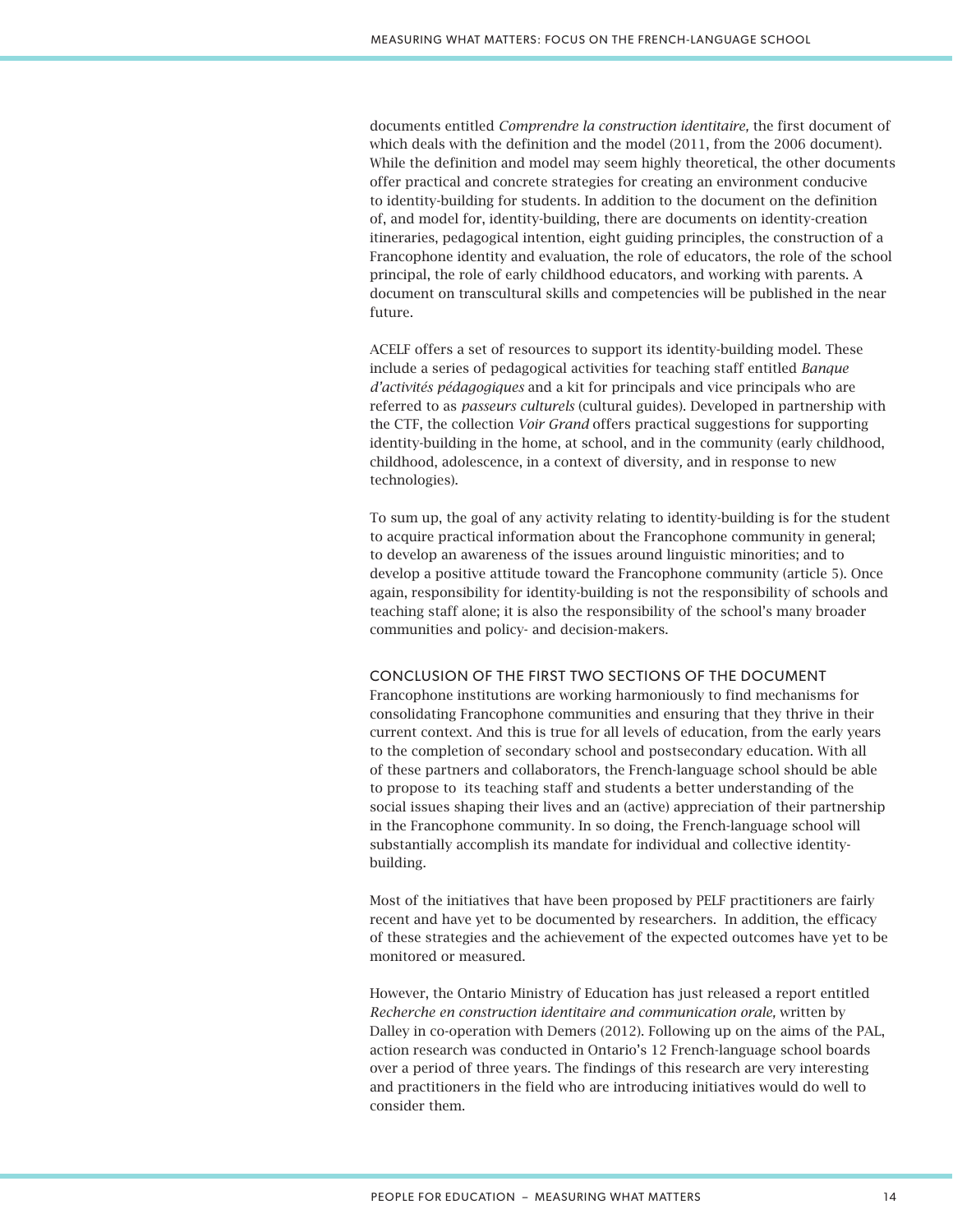Shanker's competencies can be used to create specific pedagogical actions that can be taken in response to linguistic insecurity. For example, the researchers recommend:

- Creating an atmosphere that is inclusive of the varieties of language spoken by the students in order to reassure them about their French language competency;
- Ensuring that the staff have developed awareness of their identity as Francophones; they noted that staff tend to focus on designing a pedagogy for oral communication and fail to take into account the impact that this pedagogy has on identity-building;
- Explaining the definition of "culture" so that staff stop assuming that responsibility for the development of an appreciation for Frenchlanguage culture rests solely with the schools' cultural development staff or *animateurs culturels*;
- Promoting the creation of a "relational" pedagogy that embraces diversity of language, culture, and identity (e.g., bilingual and multilingual identities);
- Creating a stimulating environment so that students are able to speak up and the Student Voice is heard (pp. 201 and following);
- Ensuring that school governance and leadership support, encourage, and create a shared, participatory vision of the implementation of the mandate of the school and of identity;
- Integrating into programs of study our knowledge of French-language education in a minority setting, based on the research, in order to fully appreciate the uniqueness of these schools and in order to truly transform them.

Although the initiatives presented in the second section are generally consistent with the findings of the researchers cited in both sections of the document, some issues relating to recurring concepts in the practical portion of this document remain unresolved and some have not been fully tackled. For example, there has been little discussion of the bilingual identity of young people and its impact on their vision of the world and ways of learning. And there are few references to mechanisms for embracing diversity of language (e.g., Anglophone parents) or diversity of ethnicity (e.g., refugees, immigrants, and migrants) or the emotional, social, and personal characteristics linked to this welcoming stance.

And yet, in reading Dalley (2008, 2014) and Gérin-Lajoie (most of her publications ), we realise that we must cast a critical eye on society, not just from the standpoint of the democratic recognition of language rights, but also from the perspective of bias and prejudice against the Other (the one that is not Us). For example, the PELF and the CCS propose a process for individual and collective awareness but this process must include a reflection not only on minority rights but also on more generalised discrimination by the dominant group based on race and privilege; French-language education in a multicultural and multiethnic minority setting cannot ignore the perspectives brought by newcomers—Others. This is evident in an Ontario Ministry of Education document on equity and inclusive education (Ontario Ministry of Education, 2009b). According to Traisnel, Violette and Gallant (2013), the diversity of the Francophone community in certain regions of the province appears to be leading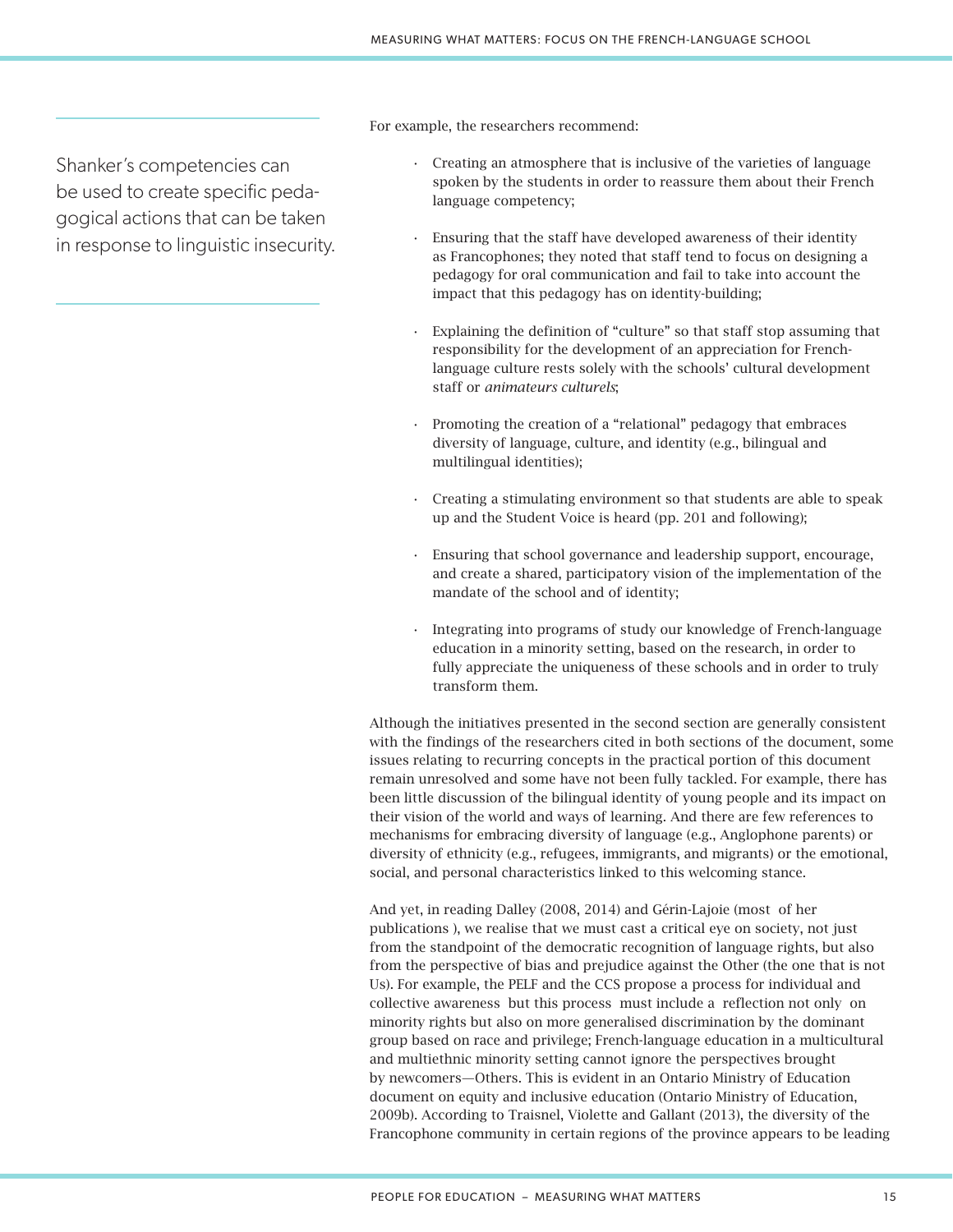to fragmentation and erosion of cohesiveness within the community (p. 24). How are we to ensure the vitality of the community when, in issues regarding the linguistic minority, references to such concepts are not clearly articulated, discussed or taken into account by education institutions?

# **SECTION THREE: REFLECTIONS ON THE FIVE PAPERS PREPARED FOR PEOPLE FOR EDUCATION**

The CCS and the PELF are likely to be relevant to the reality of Francophones in every Canadian jurisdiction; because of this, criteria for evaluating the strategies that are implemented in schools are not necessarily specified in online or print documents. However, collections of best practices could be monitored through generalizable evaluation frameworks; these would have the advantage of providing an appreciation of the implementation of these initiatives and the extent to which the general objectives had been achieved.

The five papers for People for Education offer interesting perspectives on this; all of the evaluation frameworks and processes described in these documents should take into account the particularities of the school in a minority setting as described—very generally—in the first section.

The first two sections of this paper make regular reference to Bascia's paper on the school context/environment, Shanker's paper on social/emotional learning, and Sears' paper on citizenship. For example, Sears' profile on civic engagement may be helpful in meeting the objectives for the recognition and exercising of (political) rights found in the framework for the CCS and in the PELF. Sears' entire thought process appears to be based on the fundamental notion of democratic education. But we also know that learning about democracy requires more than formal training within an academic subject such as citizenship. Schools that view themselves as democratic not only believe in respect for rights, but they also ask questions about social justice. These concepts should be included in our discussions on the CCS and they need to be more fully articulated, using the models proposed by Sears.

Most of the work of raising the awareness of students attending French-language schools focuses on the development of a positive relationship with the French language as a source of knowledge, identity, and community engagement. This is the common thread of all efforts to raise awareness. This positive relationship can develop when special attention is paid to the core competencies of social/ emotional learning (Shanker) and when they are related to the competencies in the PELF that are derived from Deci and Ryan's theory of self-determination (2002). For Shanker, these competencies are self-awareness, self-management, social awareness, interpersonal relationships, and decision-making. All of the elements that relate to these competencies are found in the PELF's orientations. For example, Shanker's competencies can be used to create specific pedagogical actions that can be taken in response to linguistic insecurity.

Dalley's sociolinguistic principles (2008) can serve as guides for the collaborative work of school staff. Applying these principles to the pedagogy will make it possible to connect the competencies (social, emotional, and academic) that the students need to develop and the environment in the school discussed by Bascia.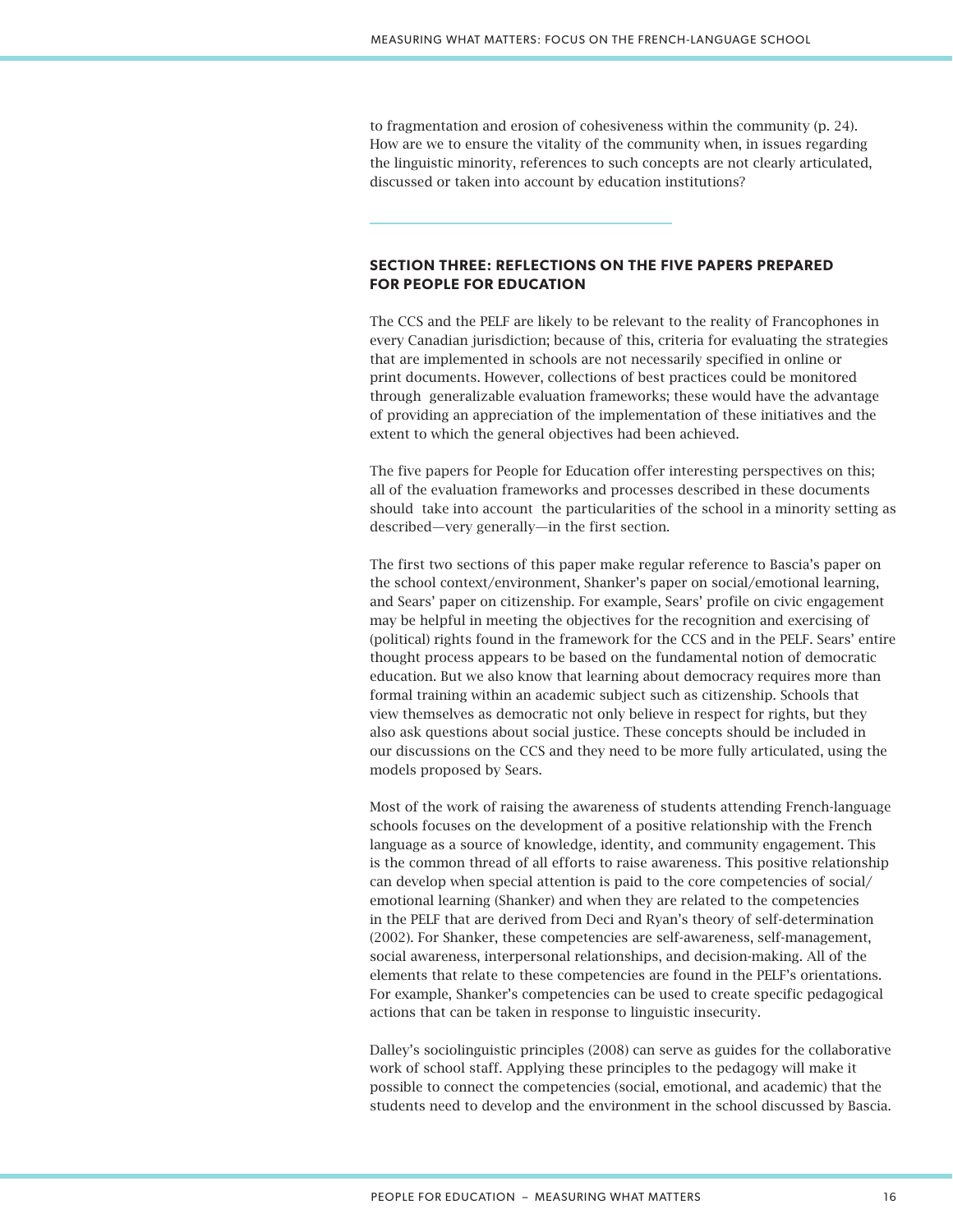What about Ferguson and Power's perspectives on physical and mental health and Upitis' perspectives on creativity and innovation? How can we integrate these specific domains into our discussions around schools in minority settings and the assessment of learning?

#### CREATIVITY AND INNOVATION, A CRITICAL THOUGHT PROCESS (UPITIS)

Where creativity and innovation are concerned, one of the most worrisome aspects of the discourse on the arts (in general), as presented in the Frenchlanguage school, is the tendency to lock the artist into the role of standard-bearer (the artist as cultural leader or cultural mediator). Thenceforth, artists can and must be engaged in the social and cultural life of the community (Hotte, 2012). Denizot (2008 in Hotte, 2012) describes two possible representations of the artist: the artist as creator concerned with purely aesthetic questions and the artist as activist engaged in the role that art plays in society (p. 14).

However, in schools in minority settings, art is often seen as the highest expression of a language and culture that must be preserved. In minority communities, culture is often associated with the spoken language and the written language. It is often associated with artistic expression that places value on a particular body of work that tells its story; describes its inhabitants; describes its spaces; and delineates its reality (Hotte, 2012, p. 14). Moreover, the community expects its artists to play an active role in the preservation of the minority language and culture.

The tension that Hotte identifies around the expectations that the minority community places on the artist (as creator-activist) is illustrated in the following excerpts from a document entitled *Trousse du Passeur Culturel* (ACELF, 2009), a collection of resources for school principals to use in their role as *passeurs culturels* or cultural guides. Interestingly, in spite of the fact that this document mentions that culture can be manifested in a number of different ways such as religious practices, sports, the arts, and so forth, it only associates the concept of *passeur culturel* with artistic expression. From this perspective, language and the arts, favoured manifestations of culture, become the foundation of identitybuilding. Three excerpts from the collection illustrate this:

#### *[Unofficial translation]*

*Among the visible expressions of a culture, the arts play a fundamental role. The term "arts" refers to creative human endeavours expressing the thoughts, feelings, and ideas of an individual or group. This term encompasses media arts, visual arts, singing and music, dance, theatre, literature, film, and multidisciplinary arts. The arts express our emotions, feelings, values […]. They help to create a tangible expression of individual imaginings, integrating these imaginings into the collective imagination of the community and the world (p. 20).* 

*Contact with artists in the local community plays a particularly important role in the identity-building of youth. Artists become a model of someone who is not afraid to show his or her culture or to express it creatively.*

*In the eyes of young people, this culture is validated. In discovering these members of the community and their artistic creations, youth develop a sense of belonging and they are proud to show their*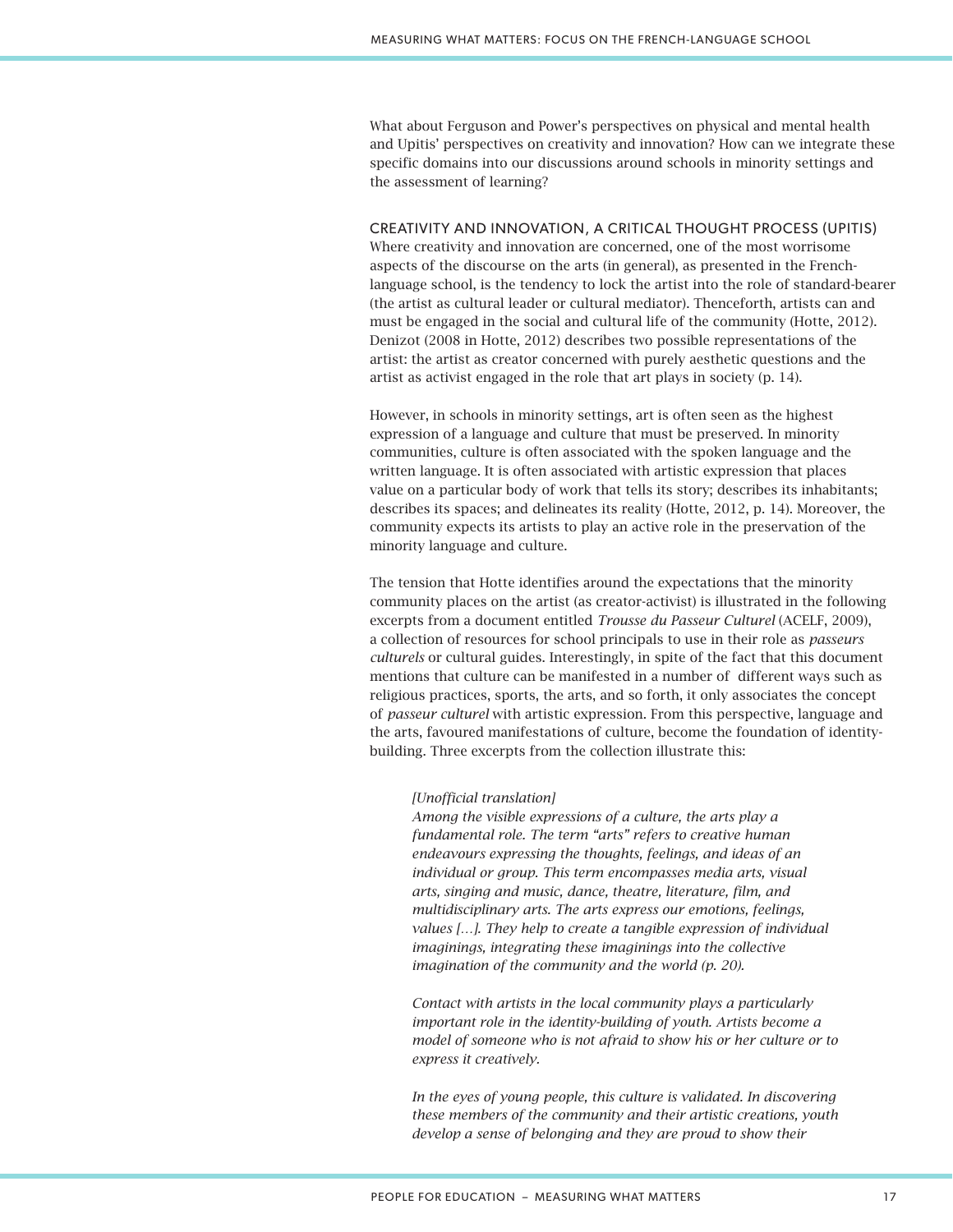*culture. Arts education can help them to acquire the tools and means to express this culture. (p. 21).*

*Artistic and cultural activities breathe life into a community, whether urban or rural, giving it energy and defining its uniqueness. The arts and culture also help young people to actively participate in civic life (p. 23).*<sup>14</sup>

Upitis (2014) describes various models that can be used to develop creativity and innovation. These models are not necessarily associated with the "engaged arts", to use Hotte's expression. A review of the *Trousse du Passeur culturel* raises a number of questions about the expectations that we have of student creativity. For example, must students use their creativity (and their art) in the service of the community? Must their work reflect their minority situation? In the Frenchlanguage school, must all cultural expression be that of Francophone artists?

And, lastly, should the domain of culture be expanded beyond the arts to include science or technology or a historical and political vision of Canada?

#### PHYSICAL AND MENTAL HEALTH (FERGUSON AND POWER)

Beyond the transmission of language and culture and beyond the actualisation of the right to instruction in the language of the minority, there is the fact that students and teachers are human beings. Taking care of one's body and mind are also important concerns of the French-language school. Ferguson and Power pretty much say it all. Their arguments in favour of physical and mental health apply to all children, as do the need for physical activity and mental health.

The programs mentioned in their document are consistent with the social and emotional needs identified by Shanker and offer viable solutions to problems such as addiction and bullying. Some programs have been prescribed by the provincial government.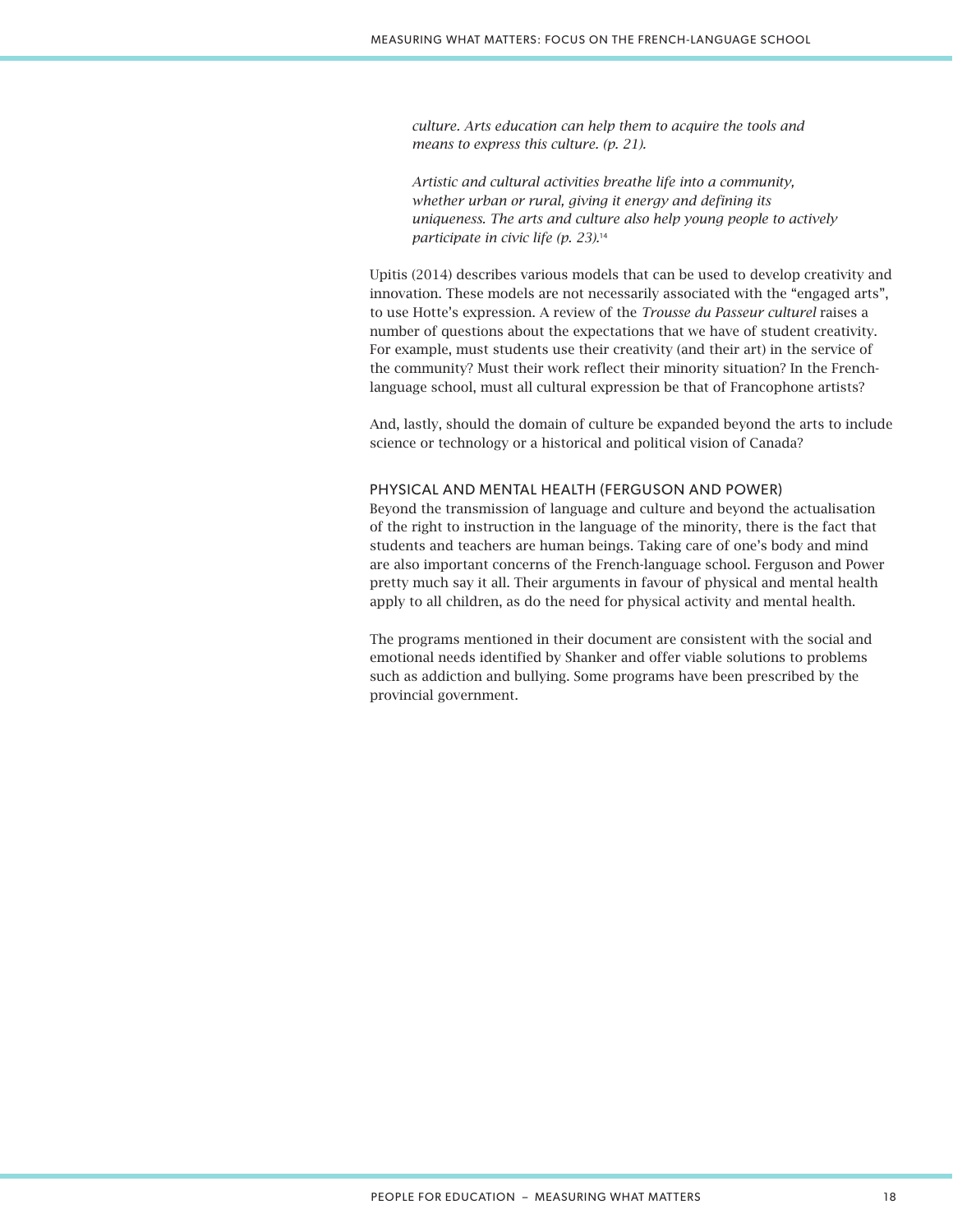#### **CONCLUSION**

As mentioned above, this paper does not claim to describe all of the nuances and characteristics of French-language education in a minority setting. However, certain key observations do emerge and these provide an overview of the perspectives that have been adopted and the work that has been accomplished. First, there is the collaborative aspect of the documents from various associations of minority French-language education decision-makers and artisans. Generally speaking, comments are based on the research and are designed to integrate a practical component that school staff will find accessible and user-friendly. Second, the documents speak to all of the groups concerned with the implementation of the school's mandate (parents, early childhood, governance and leadership, etc.), and documents have been produced specifically for these groups.

Second, the discourse is consistent and coherent: language, culture, identitybuilding, community engagement. These concepts require further fleshing out, particularly where their implementation is concerned; however, there is a clear desire on the part of Francophone education stakeholders to see the French language minority community prosper and thrive and for it to be open and welcoming. It goes without saying that each is acting within its own sphere of expertise and influence.

The third observation concerns the evaluation and monitoring of the initiatives that have been proposed. The various documents and websites that we consulted contain very little in the way of practical materials for evaluation. Implementation focuses primarily on the sharing of best practices. We should point out that, at this point, French-language educators are not yet equipped with a variety of R & D tools that would enable them to document and evaluate the relevance of practices in school communities.

While, like any other school, schools in a minority setting consist of subsystems<sup>15</sup> that interact to varying degrees (cf. the representation of Talbert and McLaughlin's model in Bascia's paper), we must be mindful of the need for a broader understanding of what matters, determining how best to ensure that each of the subsystems is included in, and equipped for, the changes being proposed.

In its renewed vision of excellence (2013, 2014), the Ontario Ministry of Education currently assumes that the next step in the area of leadership (the subsystem of governance practices) will be the development of specific capacities, including the capacity to promote a co-operative learning culture, the capacity to use data to guide actions, and the capacity to take part in courageous conversations in order to promote innovation. The Ministry hopes that its leaders will take ownership of the notion of system and systemic thinking, which makes Talbert and McLaughlin's model, with its graphic representation of the interdependence of the systems in which a school is immersed and acts on a daily basis, even more relevant.

We cannot overlook the issue of governance and leadership in the changes that are required in order to more fully evaluate student learning. Beyond literacy and numeracy, how can—and how should—school leaders integrate this broader understanding of what matters into what is prescribed by the Ministry? And how should these visions be integrated into concerns over the strength, vitality, and sustainability of the linguistic minority, which is increasingly diverse and profoundly impacted by globalisation?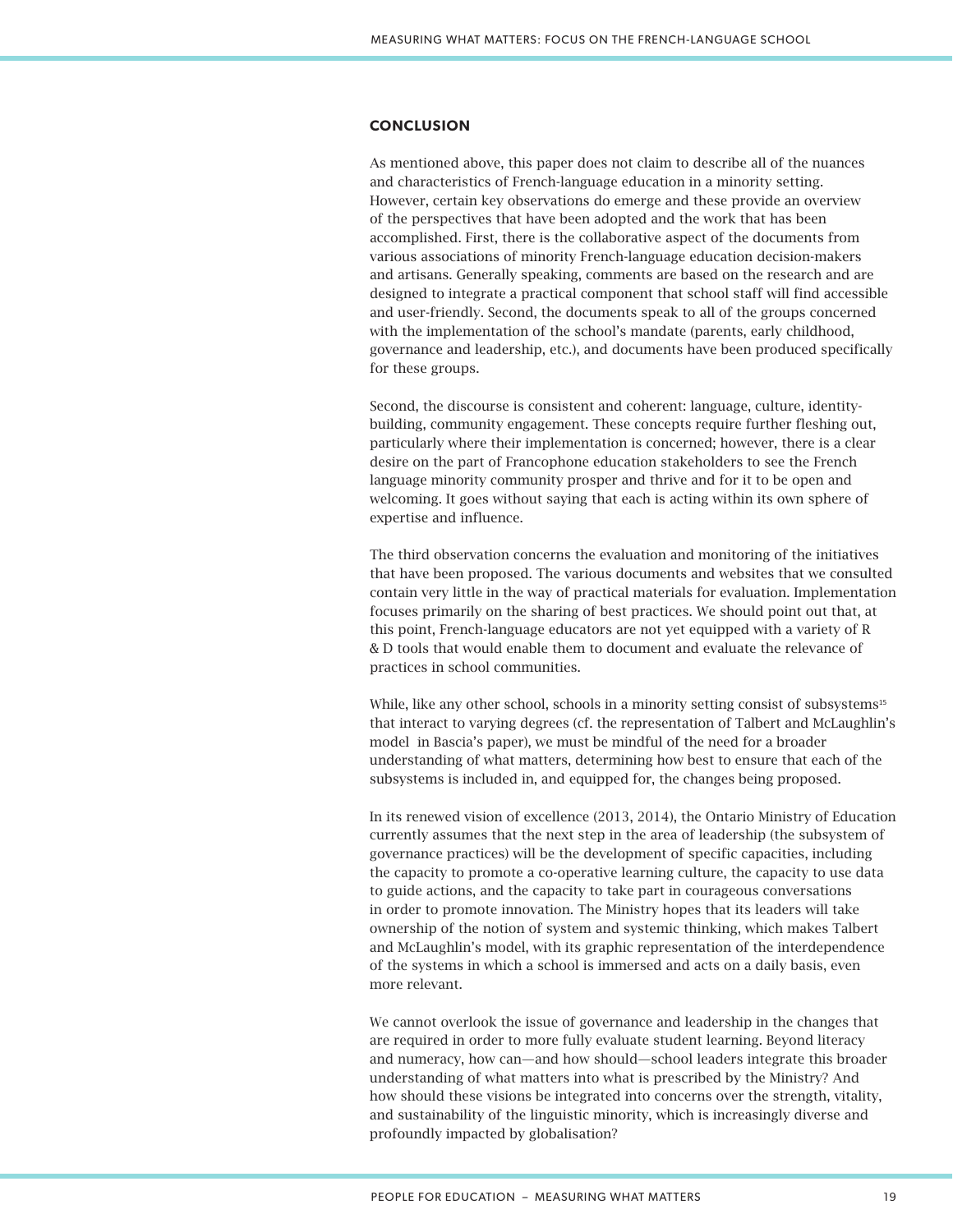#### **ENDNOTES**

- 1 The experts and the domains they wrote about are as follows: Bascia (The School Context Model); Ferguson and Power (Physical and Mental Health in Schools); Sears (Citizenship); Shanker (Social/Emotional Learning), and Upitis (Creativity: The State of the Domain).
- 2 Aménagement linguistique refers to the concept of language planning
- 3 In 2006, the Association canadienne d'éducation de langue française defined identity construction as: [Unofficial translation] "a highly dynamic process in which the individual comes to define himself or herself and to see himself or herself thinking, acting, and responding in social contexts and in the natural environment in which he or she is evolving" (ACELF, 2011, p. 4).
- 4 Appendix A contains the strategic aims and expected outcomes of the PAL and the mandate of the French-language school as described in the PAL.
- 5 In the spirit of this text, a pluralistic school = a diversified school = a multicultural school = a heterogeneous school.
- 6 In the Statistics Canada survey, the term "child" refers to individuals who are 14 years of age or younger.
- 7 In a professional learning community (PLC), each person is encouraged to make a contribution; staff members are encouraged to collectively undertake activities and discussions that will enable them to continually improve student performance (Eaker, Dufour and Dufour, 2004). The PLC is based on a shared vision of the school; it describes an environment in which people share their opinions and knowledge and are constantly learning (Hord, 1997). It is based on collaboration amongst all of the stakeholders. Consulted at http://www.aefo.on.ca/fr/services/formation/ communautes-d-apprentissage-professionnelles
- 8 Most of the descriptions [in the French version of this text] were taken from the websites of the FNCSF and the CCS.
- 9 Fédération nationale des conseils scolaires francophones (FNCSF): http://ecc-canada.ca.
- 10 In 2009, the Ontario Ministry of Education produced a document on a cultural approach to teaching in French-language schools entitled *Une approche culturelle de l'enseignement pour l'appropriation de la culture dans les écoles de langue française de l'Ontario, Document d'orientation et d'intervention*. This document followed up on the recommendations contained in the PAL.
- 11 As was the case with the section on the CCS, this section is largely drawn from the PELF website at http://www.pelf.ca
- 12 An overview of this pedagogy can be found [in French] at http://www.pelf.ca/page/ Survol.
- 13 http://www.pelf.ca/tf/RelationsInterpersonnelles
- 14 References to Upitis' text are provided in the third section.
- 15 Excerpts from La Trousse du passeur culturel (ACELF, 2009).
- 16 These subsystems are the environment outside the school, the school and its governance practices, the professional practice community, and the classroom.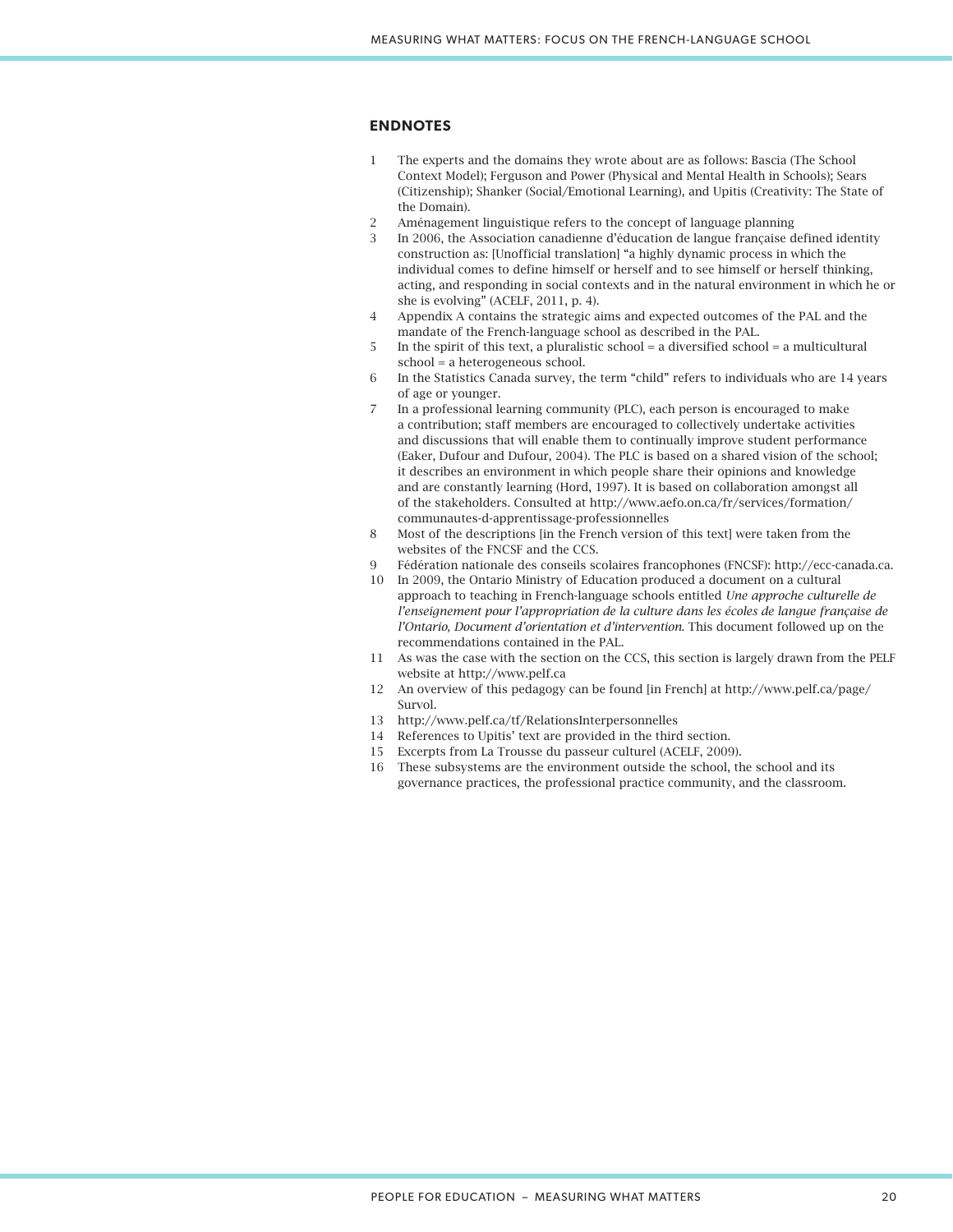## **REFERENCES**

- Allard, R. (2014). Les enfants des CLOSM du Canada et les langues officielles du pays. In: R. Landry (Ed.). *La vie dans une langue officielle minoritaire au Canada.* (p.23-93). Quebec City QC: Les Presses de l'Université Laval.
- Association canadienne d'éducation de langue française (2011). *Comprendre la construction identitaire, fascicule 1: La définition and le modèle.* Consulted at http://www.acelf.ca/ outils-pedagogiques/serie-comprendre.php
- Association canadienne d'éducation de langue française (2009). *La Trousse du Passeur culturel à l'intention des directions et directions adjointes*. Consulted at http://www. acelf.ca/outils-pedagogiques/trousse-passeur-culturel.php
- Bascia, N. (2014) The School Context Model: How school environments shape student's opportunities to learn. In: *Measuring What Matters*. People for Education*.* Toronto ON: November 8, 2014.
- Bouderau, A. and Dubois, L. (2008). Représentations, sécurité/insécurité linguistique et éducation en milieu minoritaire. In: P. Dalley and S. Roy (Eds.). *Francophonie* (p. 145- 175). Ottawa ON: Les Presses de l'Université d'Ottawa.
- Dalley, P. (2008). Principes sociolinguistiques pour l'encadrement pédagogique. In: P. Dalley and S. Roy (Eds.). *Francophonie* (p.281-300). Ottawa ON: Les Presses de l'Université d'Ottawa.
- Dalley, P. (2014). Assimilation, intégration ou inclusion. Quelle vision pour l'éducation de langue française en contexte minoritaire ? In: Carlson Berg, L. (Ed.). *La francophonie dans toutes ses couleurs et les défis de l'inclusion scolaire* (p. 13-34). Québec QC: Les Presses de l'Université Laval.
- Dalley, P. and Demers, S. (2012). *Recherche en construction identitaire et communication orale (CI-CO).* Final Report presented to the Ontario Ministry of Education (297 pp.).
- Deci, E. and Ryan, R. (2002). *Handbook of Self-Determination Research.* New York NY: The University of Rochester Press.
- Desabrais, T. (2013). *Les mots pour le dire… L'influence de l'(in)sécurité linguistique sur l'expérience d'étudiantes de milieux francophones minoritaires canadiens inscrites aux études supérieures à l'Université d'Ottawa.* PhD Thesis. Faculty of Education, University of Ottawa.
- Fédération canadienne des enseignantes et des enseignants (2014). *Enjeux de l'enseignement en contexte minoritaire francophone. Résultats de deux enquêtes pancanadiennes réalisées auprès du personnel enseignant.* Consulted at http://www.ctf-fce.ca/fr/Pages/ Francophones/Recherche.aspx
- Fédération nationale des conseils scolaires francophones (FNCSF) Lortie, L. and Lalonde, A. (2012). École communautaire citoyenne. Cadre de référence. Consulted at http:// ecc-canada.ca/wp-content/uploads/2014/10/École-communautaire-citoyenne-Cadre-deréférence.pdf
- Fédération nationale des conseils scolaires francophones (FNCSF) (2011) École communautaire citoyenne, un projet rassembleur par *et pour la francophonie canadienne*. Nathalie Bélanger, Research Chair in Canadian Francophonies, Faculty of Education, University of Ottawa; Rodrigue Landry, Executive Director, ICRML; Jules Rocque, Professor, Faculty of Education, Université de Saint-Boniface; Réjean Aubut, consultant and writer. Consulted at http://ecc-canada.ca/wp-content/ uploads/2014/10/Ecole\_communautaire\_citoyenne\_doc\_fondement.pdf
- Ferguson, B. and Power, K. (2014). *Physical and Mental Health in Schools*. Paper for People for Education.
- Gérin-Lajoie, D. (2010). Le discours du personnel enseignant sur leur travail en milieu scolaire francophone minoritaire. *Canadian Journal of Education 33* (2), 356-378. http://www.csse-scee.ca/CJE/Articles/FullText/CJE33-2/CJE33-2-GerinLajoie.pdf
- Gérin-Lajoie, D. (2012). Postface. Mieux comprendre le rapport à l'identité. In: S. Lamoureux and M. Cotnam (Eds.). *Prendre sa place. Parcours et trajectoires identitaires en Ontario français* (p. 149-154). Ottawa ON: Les Éditions David.
- Gilbert, A., Gallant, N. and Cao, H. (2014). Mobilité et minorités. In: R. Landry (Eds.). *La vie*  dans une langue officielle minoritaire au Canada. (p.261-297). Quebec City QC: Les Presses de l'Université Laval.
- Grin, F. and Moring, T. (2002). *Final Report: Support for Minority Languages in Europe.* European Centre for Minority Issues, European Commission Document 15.5.2002, Contract 2000-1288/001-001EDU-MLCEV*.* Consulted at http://www.ecmi.de/clusters/ archive/other-projects/support-for-minority-languages/
- Hotte, L. (2012). Artiste, animateur culturel ou médiateur culturel ? Le rôle des artistes dans les communautés francophones du Canada. *Linguistic Minorities and Society*, *3*, p. 7-18. DOI: 10.7202/1016685ar.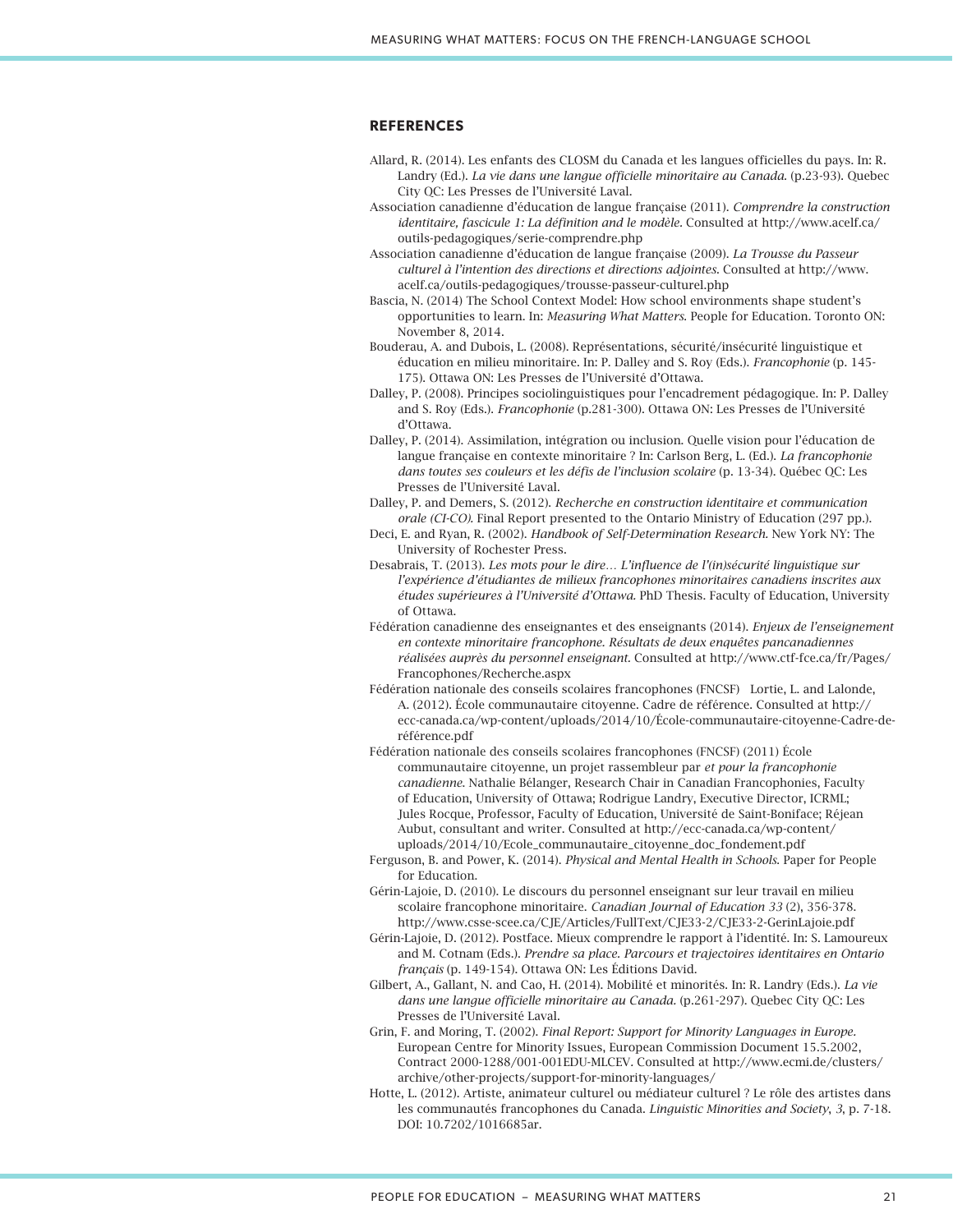Landry, R. (2014). Introduction. In: R. Landry (Ed.). *La vie dans une langue officielle minoritaire au Canada*. (p.1-22). Quebec City QC: Les Presses de l'Université Laval.

- Landry, R., Allard, R and Deveau K. (2010). École et autonomie culturelle: Enquête pancanadienne en milieu scolaire francophone minoritaire. *Nouvelles perspectives canadiennes.* Ottawa ON: Canadian Heritage. Consulted at http://publications.gc.ca/ collections/collection\_2011/pc-ch/CH3-2-13-2010-fra.pdf
- Madibbo, A. and Labrie N. (2005). La transformation des institutions et des communautés francophones face all l'immigration et à la mondialisation : une étude de cas. *Reflets : revue d'intervention sociale et communautaire*, *11* (1), 49-80. DOI: 10.7202/013059ar
- Ontario Ministry of Education (2004). *Ontario's Aménagement Linguistique Policy for French Language Education*. Consulted at http://www.edu.gov.on.ca/eng/document/policy/ linguistique/linguistique.pdf
- Ontario Ministry of Education (2009a). *Une approche culturelle de l'enseignement pour l'appropriation de la culture dans les écoles de langue française de l'Ontario. Document d'orientation et d'intervention.* Consulted at http://www.edu.gov.on.ca/fre/ amenagement/PourLaFrancophonie2009.pdf
- Ontario Ministry of Education (2009b). *Realizing the Promise of Diversity. Ontario's Equity and Inclusive Education Strategy*. Consulted at http://www.edu.gov.on.ca/eng/ policyfunding/equity.pdf
- Ontario Ministry of Education (2013). *The Ontario Leadership Framework. A School and System Leader's Guide to Putting Ontario's Leadership Framework into Action*. Consulted at http://www.education-leadership-ontario.ca/storage/6/1380680840/ OLF\_User\_Guide\_FINAL.pdf
- Ontario Ministry of Education. (2014). *Achieving Excellence. A Renewed Vision for Education in Ontario*. Consulted at http://www.edu.gov.on.ca/eng/about/renewedVision.pdf
- Peck, C. (2010). "It's not like [I'm] Chinese and Canadian, I am in between": Ethnicity and Students' Conception of Historical Significance. *Theory and Research in Social Education 38*(4), 574-617. DOI: 10.1080/00933104.2010.10473440.
- People for Education (2013). *Broader Measure of Success: Measuring What Matters*. Consulted at http://www.peopleforeducation.ca/measuring-what-matters/the-domains/
- People for Education (2014). *Measuring What Matters: Beyond the 3 " R's".* Consulted at: http://www.peopleforeducation.ca/measuring-what-matters/the-domains/
- Richards, M. (2012). Les jeunes, la mondialisation, le bilinguisme et le milieu scolaire francophone. In: S. Lamoureux and M. Cotnam (Eds.). *Prendre sa place. Parcours et trajectoires identitaires en Ontario français* (p. 85-105). Ottawa ON: Les Éditions David.
- Shanker, S. (2014). Broader Measures for Success: Social/Emotional Learning. In: *Measuring What Matters*, People for Education. Toronto ON: November 8, 2014.
- Traisnel, C., Violette, I. and Gallant, N. (2013). Les minorités francophones canadiennes face à l'immigration: particularismes et représentations de la diversité ethnoculturelle dans les milieux associatifs. *Linguistic Minorities and Society, 2*, p. 9-28. DOI: 10.7202/1014843ar.
- Upitis, R. (2014). *Creativity: The State of the Domain.* Paper for People for Education. August 6, 2014.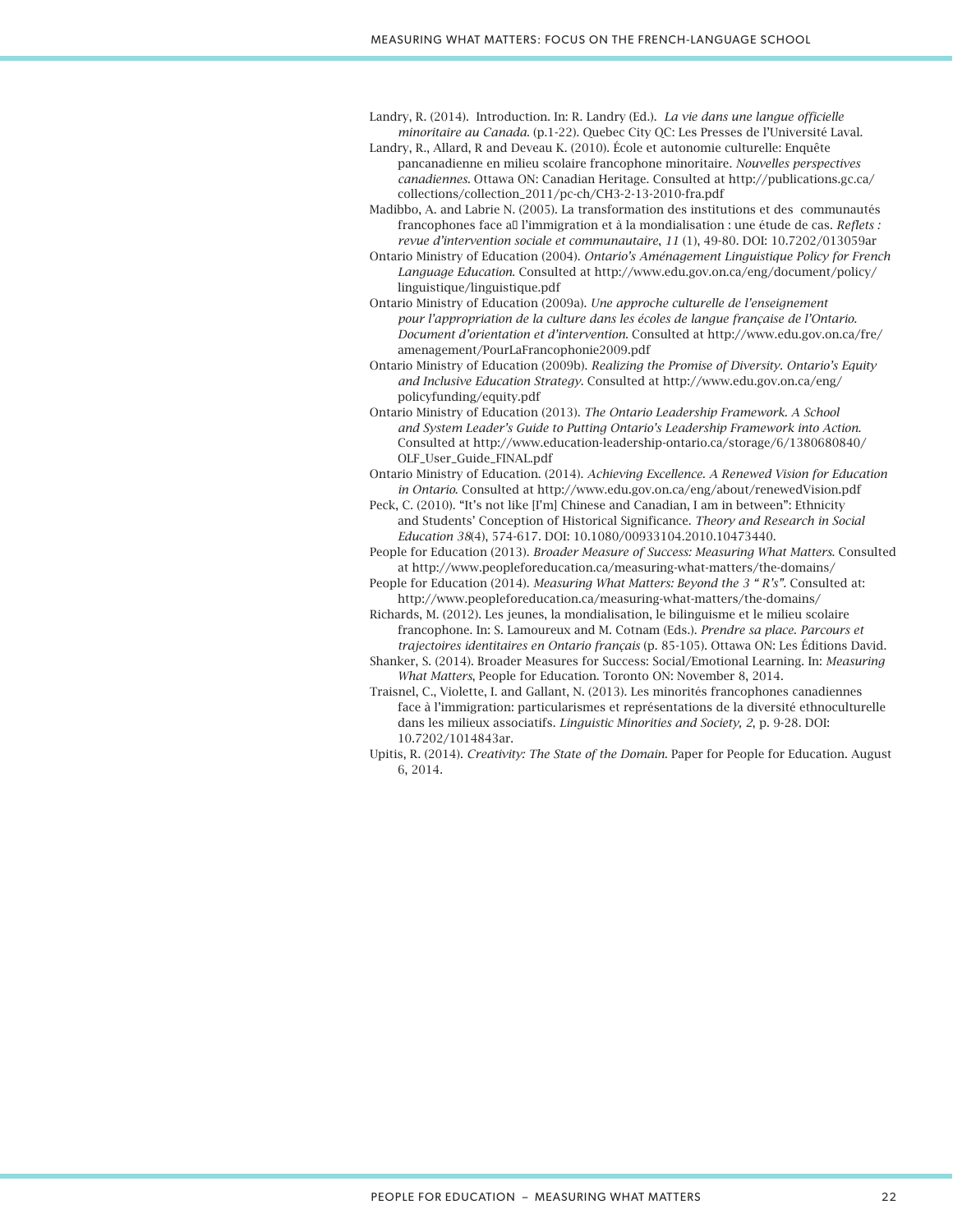# **APPENDIX A - POLITIQUE D'AMÉNAGEMENT LINGUISTIQUE (PAL, 2004)**

STRATEGIC AIMS, EXPECTED OUTCOMES, AND MANDATE OF FRENCH-LANGUAGE SCHOOLS

**STRATEGIC AIMS**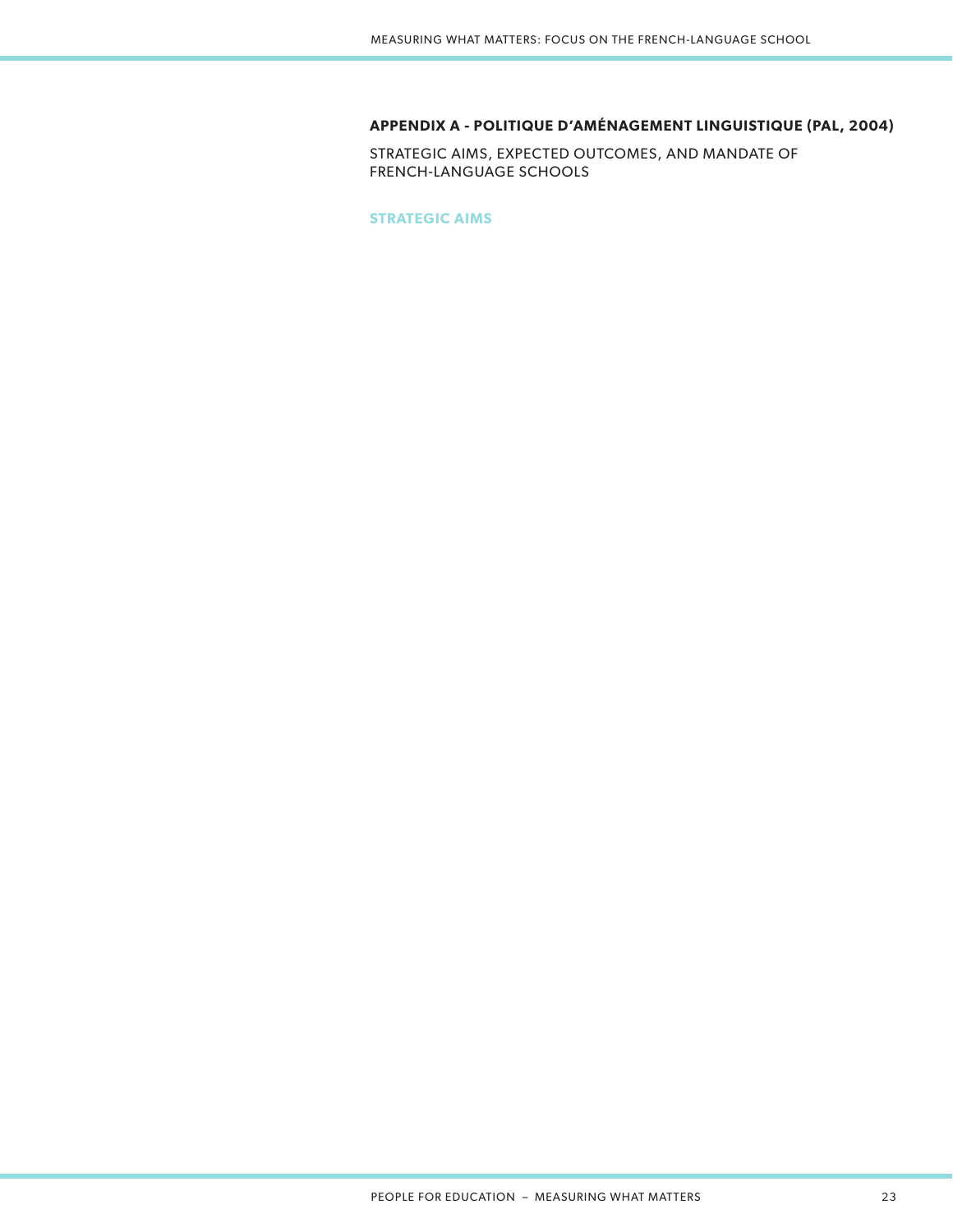

#### **Aims that foster academic achievement and personal development:**

- to foster, within a lifelong learning approach, the academic achievement of every student by implementing relevant quality programs and services that reflect the unique nature of the Francophone community and that take into account the impact of the English language-dominant environment on learning in all school subjects and disciplines
- to promote identity-building and the development of self-confidence of young Francophones through the implementation of conditions conducive to the creation of a Francophone environment that takes into account the vitality and pluralism of Ontario's French-language community

#### **Aims that foster institutional capacity-building:**

- to develop, through a learning-community model, the capacity of school staff, parents, and students to sustain the linguistic and cultural development of the community within a vision that fosters lifelong learning
- to increase the capacity of educational institutions to develop the necessary programs, resources, and services by creating meaningful partnerships among the school, the family, and the community
- to increase the vitality of Ontario's educational institutions through leadership that facilitates capacity building and strategic changes that foster the sustainable development of both these institutions and the Francophone community

#### TABLE 2. Expected Outcomes **1. Students:**

Increased capacity to acquire oral communication skills to maximize their learning and identitybuilding.

#### **3. School board:**

Increased capacity to maintain and increase the student population to contribute to the vitality of French-language schools and the Francophone community.

#### **2. School staff:**

Increased capacity to work in a minority setting to support the academic learning and identitybuilding of every student.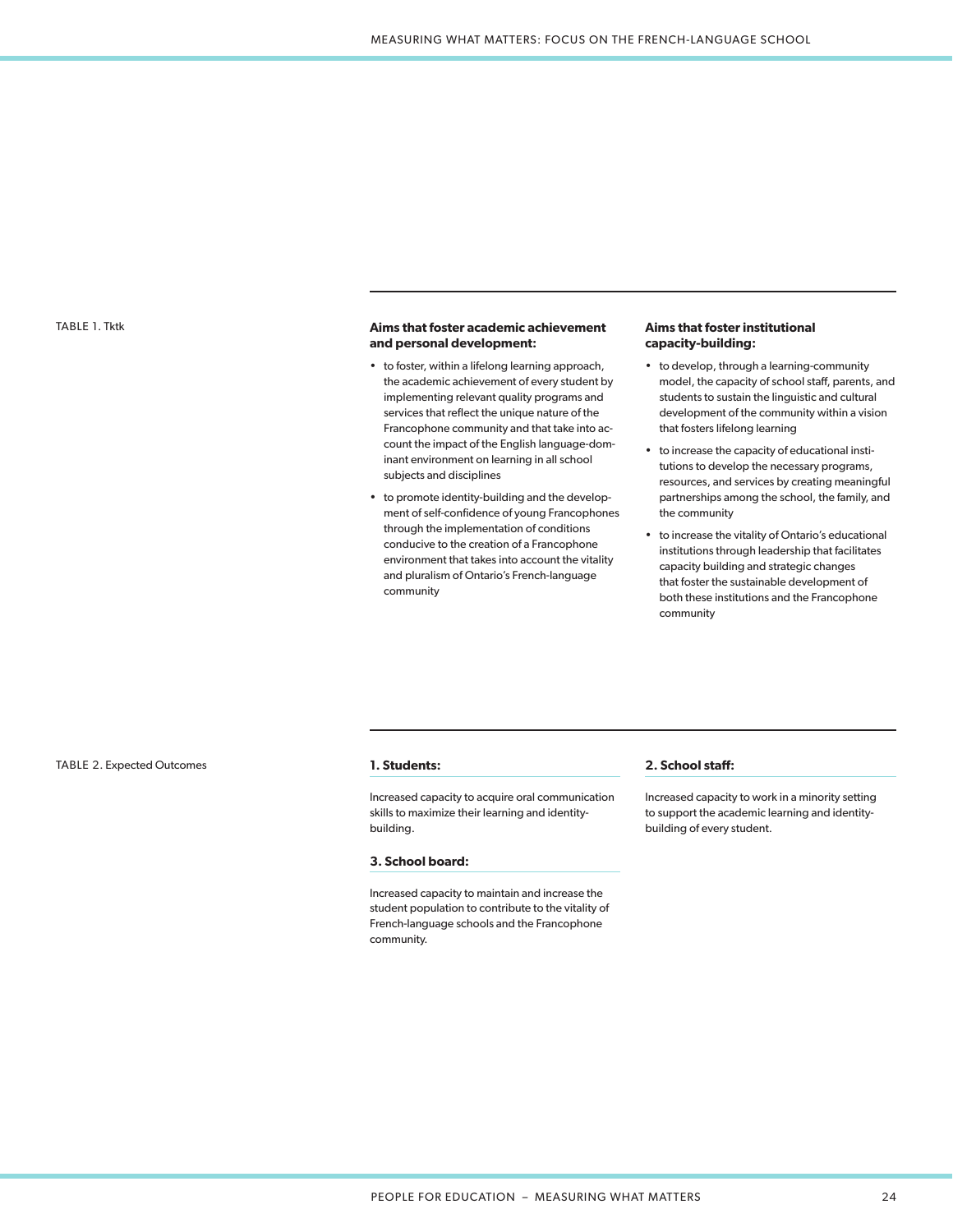#### TABLE 3. Mandate of French-Language Schools

A French-language school is a **learning environment** whose goal is to help students achieve personal and academic success by:

- developing students' competence to communicate in French, both orally and in writing;
- teaching the knowledge and skills related to all subjects and disciplines in French, except Anglais and Anglais pour débutants from Grade 4 to Grade 8 and English and Anglais pour débutants at the secondary level;
- adopting an approach that places lifelong learning at the centre of educational activities;
- implementing the curriculum with a focus on improving student achievement; and
- developing in students the competencies that will help them make wise choices throughout their lives.

A French-language school environment provides for **participative leadership** and equips staff with:

- pedagogical approaches designed to provide quality education in a minority setting;
- resources for transmitting the French language and culture; and
- conditions conducive to the development of a learning community within the school

A French-language school environment fosters **identity-building** through:

- the development of a cultural identity;
- the development of a sense of belonging to a dynamic culture;
- the intellectual, affective, linguistic, physical, cultural, moral, and spiritual growth of all students, while respecting their rights as set out in the *Ontario Human Rights Code*; and
- a commitment to a diverse Francophone community that appeals to its members and develops their sense of belonging.

A French-language school environment promotes **individual and collective commitment** through alliances with parents and partnerships with families and various groups in the wider community to:

- exercise a positive and decisive influence on student achievement by incorporating planned performance-improvement objectives;
- find realistic solutions to the challenges of language acquisition and cultural ownership;
- focus on early childhood interventions to ensure the integration and academic achievement of Francophone preschoolers;
- design and offer school-community projects based on community needs and that incorporate subject-specific knowledge and skills and identity-building activities;
- offer guidance and career education programs as well as work-experience opportunities, cooperative education programs, and schoolto-work transition programs; and
- participate in the sustainable development of the Francophone community, that is, meet the needs of the present without compromising opportunities for future generations to satisfy their own needs.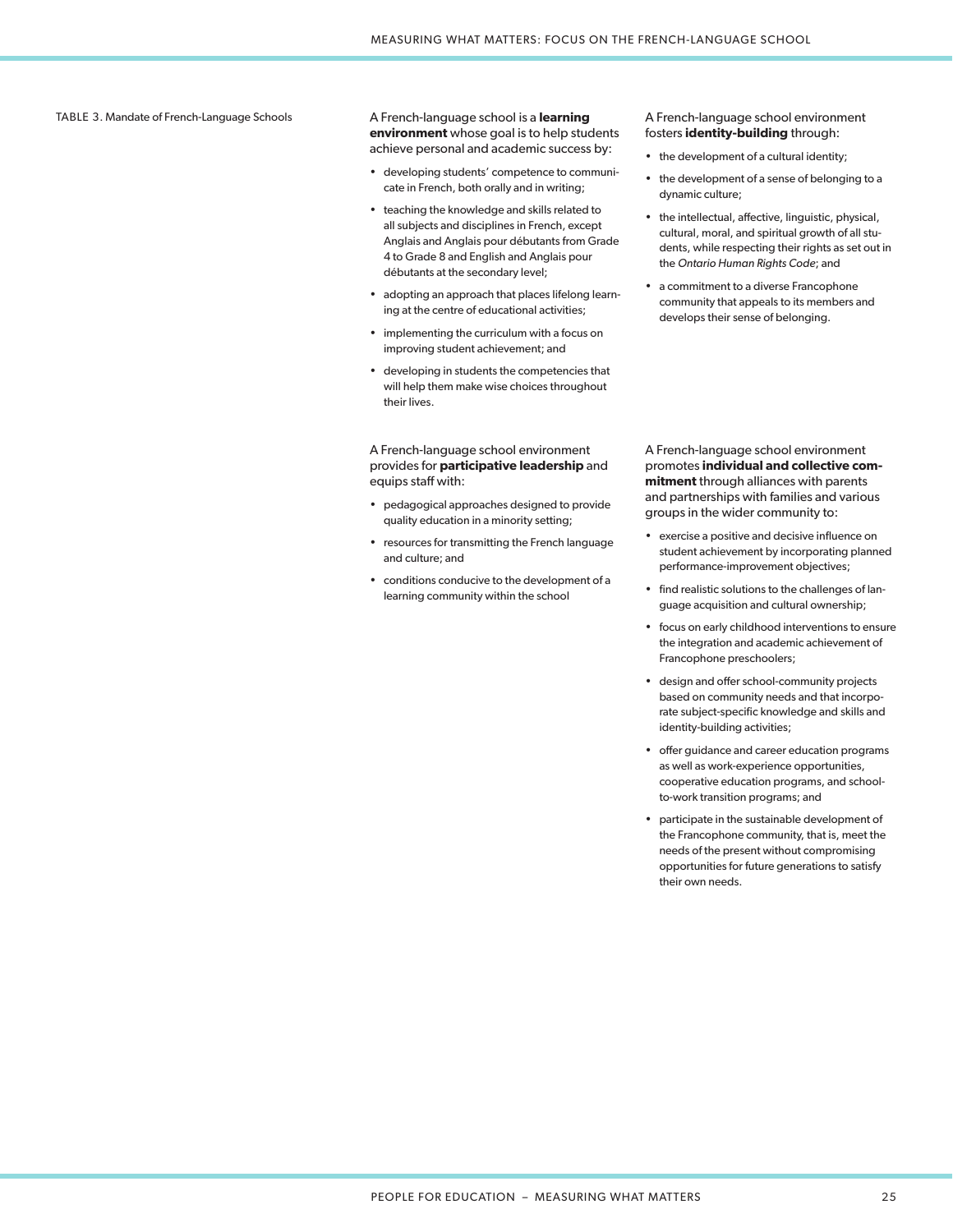#### DOMAIN LEADS/SECRETARIAT

To ensure that each step of the initiative is based on strong evidence, People for Education has recruited a secretariat of domain experts to oversee and conduct the research component of Measuring What Matters:

**Nina Bascia**, Lead: Quality Learning Environments. Professor, Director, Collaborative Educational Policy Program, Ontario Institute for Studies in Education, University of Toronto

**Lisa Bayrami**, Director of Research, Roots of Empathy

**Michelle Boucher**, University of Ottawa, Advisor in French-language education

**Ruth Childs**, Professor, Ontario Institute for Studies in Education, University of Toronto

**David Cameron**, Research Director, People for Education

WHO IS LEADING THIS GROUNDBREAKING WORK? **Kadriye Ercikan**, Professor, Measurement, Evaluation and Research Methodology, University of British Columbia

**Bruce Ferguson**, Lead: Health. Professor of Psychiatry, Psychology, Dalla Lana School of Public Health, University of Toronto; Community Health Systems Research Group, SickKids

**Annie Kidder**, Executive Director, People for Education

**Marie-France LeFort**, Executive Director, Proforem

**Alan Leschied**, Professor, Faculty of Education, University of Western Ontario

**Susan Rodger**, Associate Professor, Faculty of Education, University of Western Ontario

MEASURING WHAT MATTERS ADVISORY COMMITTEE

This project is guided by an advisory committee, representing leading organizations from across Canada, the United States and Europe, and institutions in fields of relevance to the project. For more information about the advisory committee, go to: www.peopleforeducation.ca/mwm.

**Alan Sears**, Lead: Citizenship. Professor of social studies and citizenship education, University of New Brunswick

**Stuart Shanker**, Lead: Social-Emotional Skills. Research Professor, Philosophy and Psychology, York University; Director, Milton and Ethel Harris Research Initiative, York University; Canadian SelfRegulation Initiative

**Charles Ungerleider**, Professor Emeritus, Educational Studies, The University of British Columbia and Director of Research, Directions Evidence and Policy Research Group

**Rena Upitis**, Lead: Creativity. Professor, Queen's University